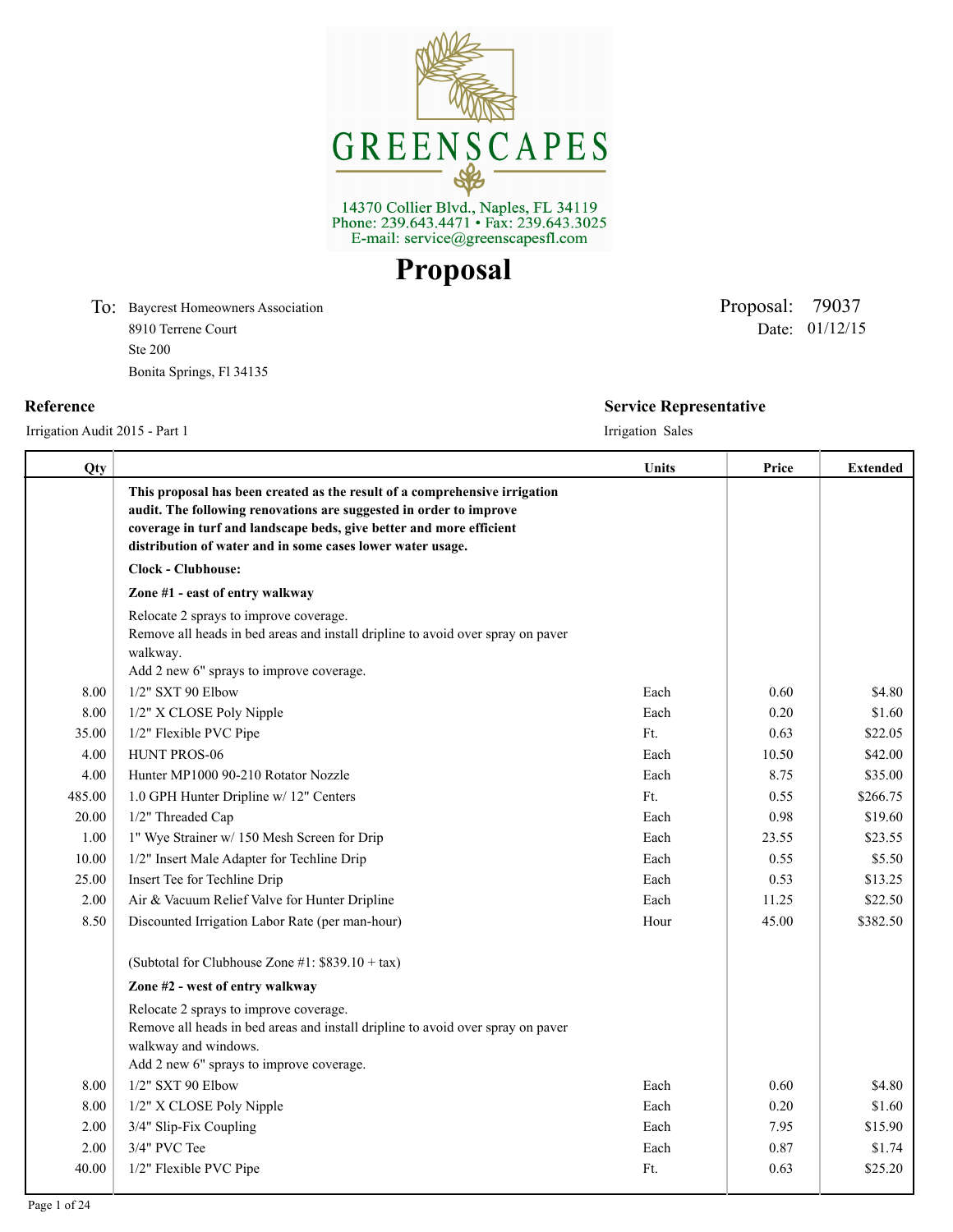Proposal: 79037

|              | To: Baycrest Homeowners Association                                                                                                       |       |              |            |
|--------------|-------------------------------------------------------------------------------------------------------------------------------------------|-------|--------------|------------|
| 4.00         | HUNT PROS-06                                                                                                                              | Each  | 10.50        | \$42.00    |
| 4.00         | Hunter MP1000 90-210 Rotator Nozzle                                                                                                       | Each  | 8.75         | \$35.00    |
| 20.00        | 1/2" Threaded Cap                                                                                                                         | Each  | 0.98         | \$19.60    |
| 400.00       | 1.0 GPH Hunter Dripline w/ 12" Centers                                                                                                    | Ft.   | 0.55         | \$220.00   |
| 10.00        | 1/2" Insert Male Adapter for Techline Drip                                                                                                | Each  | 0.55         | \$5.50     |
| 25.00        | Insert Elbow for Techline Drip                                                                                                            | Each  | 0.50         | \$12.50    |
| 25.00        | Insert Tee for Techline Drip                                                                                                              | Each  | 0.53         | \$13.25    |
| 1.00         | 1" Wye Strainer w/ 150 Mesh Screen for Drip                                                                                               | Each  | 23.55        | \$23.55    |
| 2.00         | Air & Vacuum Relief Valve for Hunter Dripline                                                                                             | Each  | 11.25        | \$22.50    |
| 8.50         | Discounted Irrigation Labor Rate (per man-hour)                                                                                           | Hour  | 45.00        | \$382.50   |
|              | (Subtotal for Clubhouse Zone #2: $$825.64 + tax$ )                                                                                        |       |              |            |
|              | Zone #3 - around pool fence                                                                                                               |       |              |            |
|              | Remove 2 sprays from zone.                                                                                                                |       |              |            |
|              | Replace 4" heads with new 6" sprays, with MP nozzles.                                                                                     |       |              |            |
|              | Remove all heads in bed area around pool to avoid overspray on pool deck and                                                              |       |              |            |
|              | install dripline.                                                                                                                         |       |              |            |
|              | Change 1" valve to 1.5" valve to allow greater flow rate due to amount of                                                                 |       |              |            |
| 1.00         | dripline.<br>1-1/2" Hunter PGV Zone Valve                                                                                                 | Each  | 87.00        | \$87.00    |
|              |                                                                                                                                           | Each  |              | \$2.86     |
| 2.00<br>1.00 | 1 1/2" Male Adapter<br>1" Slip-Fix Coupling                                                                                               | Each  | 1.43<br>8.97 | \$8.97     |
|              |                                                                                                                                           |       |              |            |
| 2.00         | Class 200 1" PVC BE Pipe                                                                                                                  | LnFt. | 0.60         | \$1.20     |
| 25.00        | 1/2" Threaded Cap                                                                                                                         | Each  | 0.98         | \$24.50    |
| 1,900.00     | 1.0 GPH Hunter Dripline w/ 12" Centers                                                                                                    | Ft.   | 0.55         | \$1,045.00 |
| 1.00         | 1" Wye Strainer w/ 150 Mesh Screen for Drip                                                                                               | Each  | 23.55        | \$23.55    |
| 50.00        | Insert Elbow for Techline Drip                                                                                                            | Each  | 0.50         | \$25.00    |
| 75.00        | Insert Tee for Techline Drip                                                                                                              | Each  | 0.53         | \$39.75    |
| 15.00        | 1/2" Insert Male Adapter for Techline Drip                                                                                                | Each  | 0.55         | \$8.25     |
| 8.00         | HUNT PROS-06                                                                                                                              | Each  | 10.50        | \$84.00    |
| 8.00         | Hunter MP1000 90-210 Rotator Nozzle                                                                                                       | Each  | 8.75         | \$70.00    |
| 4.00         | Air & Vacuum Relief Valve for Hunter Dripline                                                                                             | Each  | 11.25        | \$45.00    |
| $1.00\,$     | Hunter MP Side-Strip 5'x30' Rotator Nozzle                                                                                                | Each  | 9.25         | \$9.25     |
| 16.00        | Discounted Irrigation Labor Rate (per man-hour)                                                                                           | Hour  | 45.00        | \$720.00   |
|              | (Subtotal for Clubhouse Zone #3: $$2,194.33 + tax$ )                                                                                      |       |              |            |
|              | Zone #4 - north end                                                                                                                       |       |              |            |
|              | Replace rotor heads with new 6" sprays with MP nozzles to improve pressure.<br>Add 2 new spray heads with MP nozzles to improve coverage. |       |              |            |
|              | HUNT PROS-06                                                                                                                              | Each  | 10.50        | \$105.00   |
| 10.00        |                                                                                                                                           |       |              |            |
| 10.00        | Hunter MP2000 90-210 Rotator Nozzle                                                                                                       | Each  | 9.25         | \$92.50    |
| 4.00         | 1/2" SXT 90 Elbow                                                                                                                         | Each  | 0.60         | \$2.40     |
| 2.00         | 1/2" PVC Tee                                                                                                                              | Each  | 0.63         | \$1.26     |
| 75.00        | 1/2" Flexible PVC Pipe                                                                                                                    | Ft.   | 0.63         | \$47.25    |
| 2.00         | 1/2" X CLOSE Poly Nipple                                                                                                                  | Each  | 0.20         | \$0.40     |
| 2.00         | 1/2" Slip-Fix Coupling                                                                                                                    | Each  | 7.82         | \$15.64    |
| 4.00         | Discounted Irrigation Labor Rate (per man-hour)                                                                                           | Hour  | 45.00        | \$180.00   |
|              | (Subtotal for Clubhouse Zone #4: $$444.45 + tax$ )                                                                                        |       |              |            |
|              | Zone #5 - west side south end:                                                                                                            |       |              |            |
|              |                                                                                                                                           |       |              |            |
|              |                                                                                                                                           |       |              |            |
|              |                                                                                                                                           |       |              |            |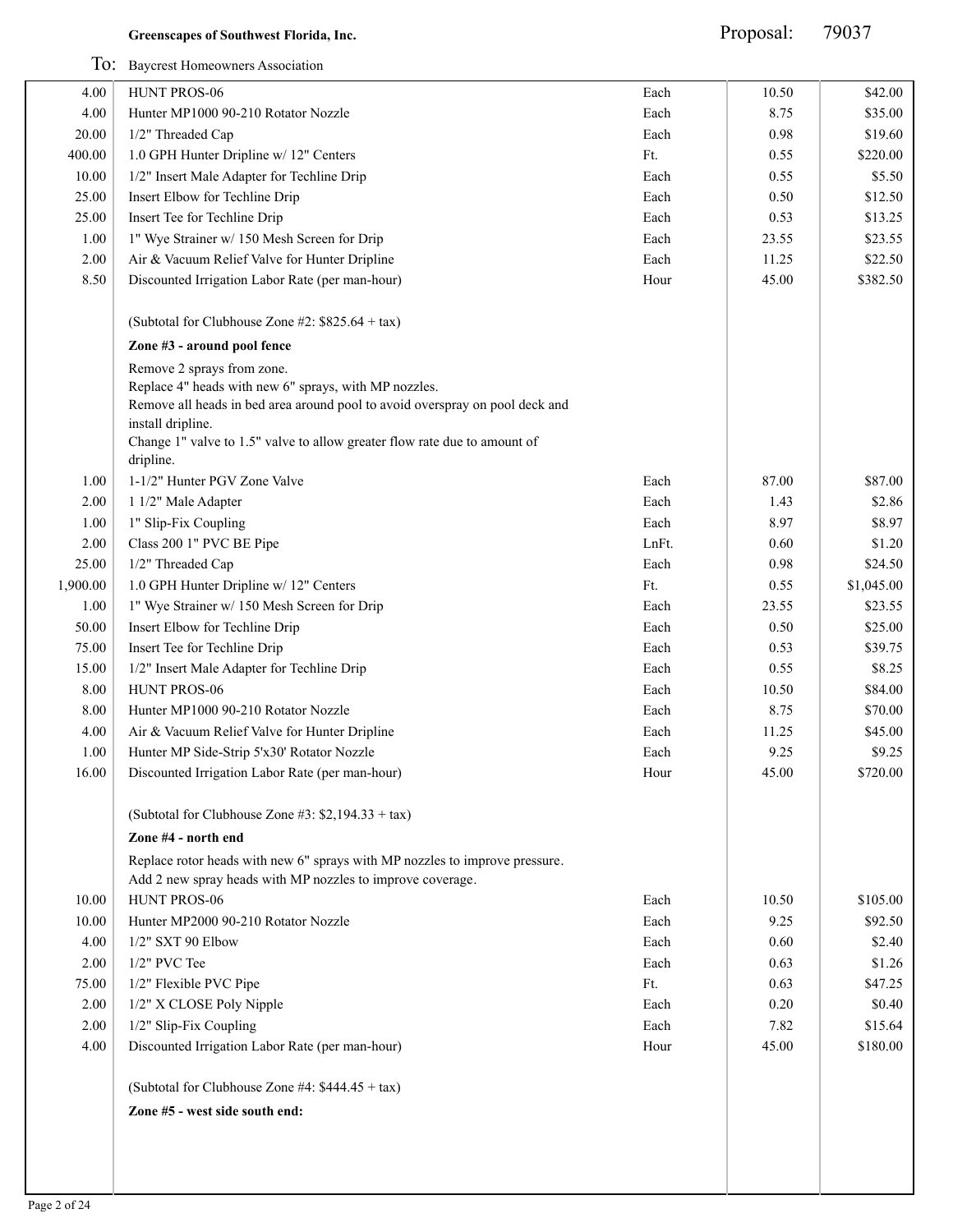|        | To: Baycrest Homeowners Association                                                                                       |      |       |          |
|--------|---------------------------------------------------------------------------------------------------------------------------|------|-------|----------|
|        | Replace rotor heads with new 6" sprays with MP nozles to improve pressue.                                                 |      |       |          |
|        | Add 4 new 6" sprays with MP nozzles to improve coverage.                                                                  |      |       |          |
|        | Add dripline at corner of walkway.                                                                                        |      |       |          |
|        | Relocate 2 heads to improve coverage.                                                                                     |      |       |          |
| 11.00  | HUNT PROS-06                                                                                                              | Each | 10.50 | \$115.50 |
| 11.00  | Hunter MP2000 90-210 Rotator Nozzle                                                                                       | Each | 9.25  | \$101.75 |
| 150.00 | 1/2" Flexible PVC Pipe                                                                                                    | Ft.  | 0.63  | \$94.50  |
| 4.00   | 1/2" Slip-Fix Coupling                                                                                                    | Each | 7.82  | \$31.28  |
| 4.00   | 1/2" SXT 90 Elbow                                                                                                         | Each | 0.60  | \$2.40   |
| 11.00  | 1/2" X 3/4" X CLOSE Poly Nipple                                                                                           | Each | 0.28  | \$3.08   |
| 4.00   | 1/2" X CLOSE Poly Nipple                                                                                                  | Each | 0.20  | \$0.80   |
| 100.00 | 1.0 GPH Hunter Dripline w/ 12" Centers                                                                                    | Ft.  | 0.55  | \$55.00  |
| 1.00   | 1/2" Insert Male Adapter for Techline Drip                                                                                | Each | 0.55  | \$0.55   |
| 10.00  | Insert Elbow for Techline Drip                                                                                            | Each | 0.50  | \$5.00   |
| 5.00   | Insert Tee for Techline Drip                                                                                              | Each | 0.53  | \$2.65   |
| 6.00   | Discounted Irrigation Labor Rate (per man-hour)                                                                           | Hour | 45.00 | \$270.00 |
|        | (Subtotal for Clubhouse Zone #5: $$682.51 + tax$$ )                                                                       |      |       |          |
|        | Zone #6 - east side south end                                                                                             |      |       |          |
|        | Replace rotor heads with new 6" sprays with MP nozzles to imporve pressure on<br>zone. Add dripline at corner of walkway. |      |       |          |
|        | Relocate 2 heads to improve coverage.                                                                                     |      |       |          |
|        | Add 4 new sprays with MP nozzles to improve coverage.                                                                     |      |       |          |
| 10.00  | HUNT PROS-06                                                                                                              | Each | 10.50 | \$105.00 |
| 10.00  | Hunter MP1000 90-210 Rotator Nozzle                                                                                       | Each | 8.75  | \$87.50  |
| 150.00 | 1/2" Flexible PVC Pipe                                                                                                    | Ft.  | 0.63  | \$94.50  |
| 4.00   | 1/2" Slip-Fix Coupling                                                                                                    | Each | 7.82  | \$31.28  |
| 4.00   | 1/2" SXT 90 Elbow                                                                                                         | Each | 0.60  | \$2.40   |
| 10.00  | 1/2" X 3/4" X CLOSE Poly Nipple                                                                                           | Each | 0.28  | \$2.80   |
| 4.00   | 1/2" X CLOSE Poly Nipple                                                                                                  | Each | 0.20  | \$0.80   |
| 100.00 | 1.0 GPH Hunter Dripline w/ 12" Centers                                                                                    | Ft.  | 0.55  | \$55.00  |
| 1.00   | 1/2" Insert Male Adapter for Techline Drip                                                                                | Each | 0.55  | \$0.55   |
| 5.00   | Insert Tee for Techline Drip                                                                                              | Each | 0.53  | \$2.65   |
| 10.00  | Insert Elbow for Techline Drip                                                                                            | Each | 0.50  | \$5.00   |
| 6.00   | Discounted Irrigation Labor Rate (per man-hour)                                                                           | Hour | 45.00 | \$270.00 |
|        | (Subtotal for Clubhouse Zone #6: $$657.48 + tax$ )                                                                        |      |       |          |
|        | Clock - 25200:                                                                                                            |      |       |          |
|        | Zone #1 - front right                                                                                                     |      |       |          |
|        | Remove 1 spray head to eliminate excess coverage.                                                                         |      |       |          |
|        | Relocate 10 heads throughout zone to improve coverage.                                                                    |      |       |          |
|        | Replace 10-4" sprays with new 6" sprays to allow heads to clear turf and                                                  |      |       |          |
|        | provide coverage.                                                                                                         |      |       |          |
|        | Replace 3-4" sprays with new 12" sprays to allow heads to clear shrubs and<br>provide coverage.                           |      |       |          |
|        | Add 5 new 6" sprays to improve coverage.                                                                                  |      |       |          |
|        | Replace all Van nozzles with Fixed Pattern nozzles.                                                                       |      |       |          |
| 20.00  | HUNT PROS-06                                                                                                              | Each | 10.50 | \$210.00 |
| 3.00   | 12" Hunter Spray Body                                                                                                     | Each | 14.75 | \$44.25  |
| 30.00  | 1/2" SXT 90 Elbow                                                                                                         | Each | 0.60  | \$18.00  |
| 30.00  | 1/2" X CLOSE Poly Nipple                                                                                                  | Each | 0.20  | \$6.00   |
| 120.00 | 1/2" Flexible PVC Pipe                                                                                                    | Ft.  | 0.63  | \$75.60  |
| 5.00   | 1/2" Slip-Fix Coupling                                                                                                    | Each | 7.82  | \$39.10  |
|        |                                                                                                                           |      |       |          |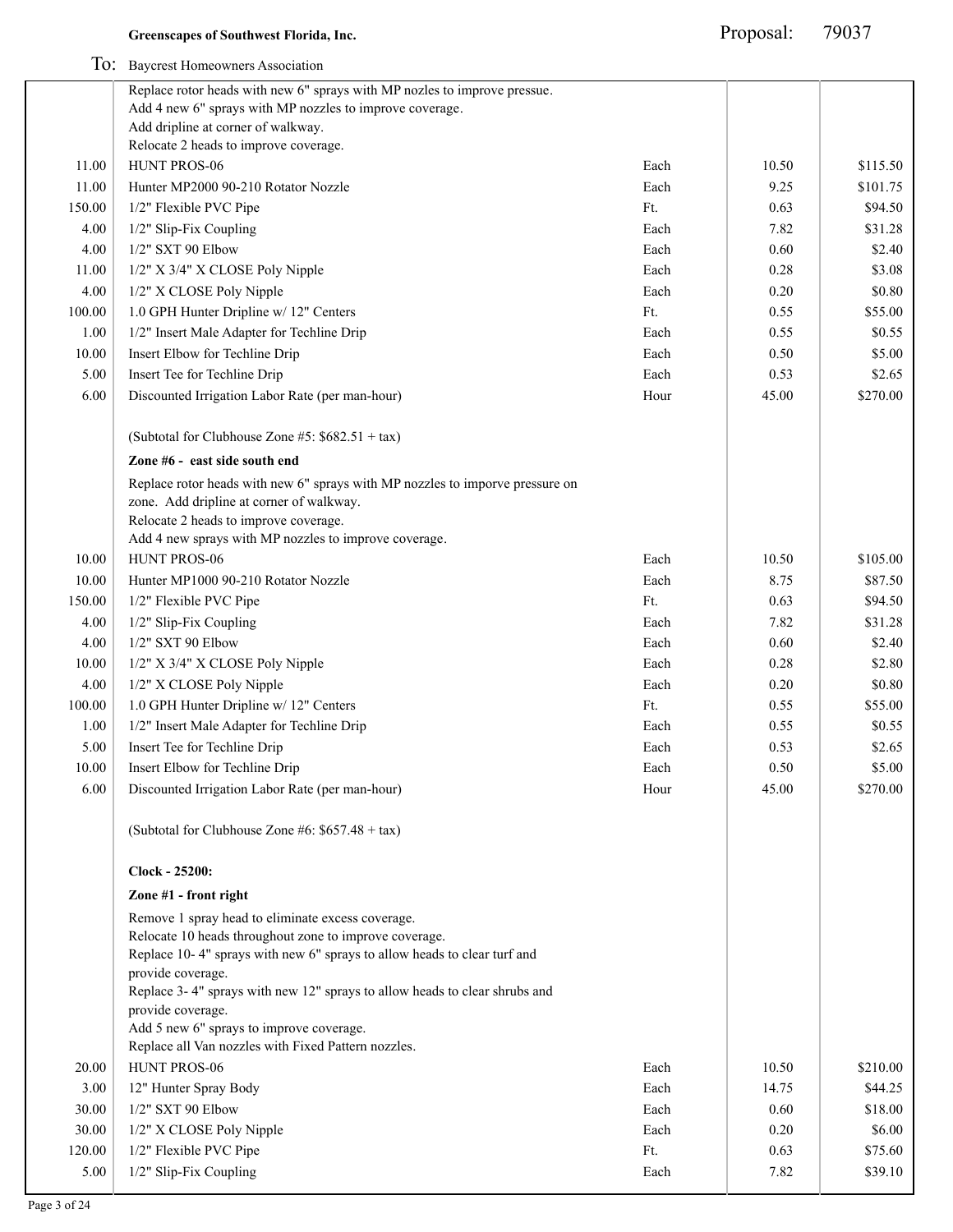|          | To: Baycrest Homeowners Association                                          |      |       |          |
|----------|------------------------------------------------------------------------------|------|-------|----------|
| 5.00     | $1/2$ " PVC Tee                                                              | Each | 0.63  | \$3.15   |
| $1.00\,$ | 1/2" Threaded Cap                                                            | Each | 0.98  | \$0.98   |
| 25.00    | Half 15FT Hunter Nozzle                                                      | Each | 1.60  | \$40.00  |
| 8.50     | Discounted Irrigation Labor Rate (per man-hour)                              | Hour | 45.00 | \$382.50 |
|          | Zone #2 - left front and rear                                                |      |       |          |
|          | Remove 1 spray head to elminate excess coverage.                             |      |       |          |
|          | Relocate 5 sprays to improve coverage.                                       |      |       |          |
|          | Replace 8-4" sprays with new 6" sprays to allow proper coverage.             |      |       |          |
|          | Add 3 new 6" sprays to improve coverage.                                     |      |       |          |
|          | Replace all Van nozzles with Fixed Pattern nozzles.                          |      |       |          |
| 11.00    | HUNT PROS-06                                                                 | Each | 10.50 | \$115.50 |
| 22.00    | 1/2" SXT 90 Elbow                                                            | Each | 0.60  | \$13.20  |
| 3.00     | 3/4" Slip-Fix Coupling                                                       | Each | 7.95  | \$23.85  |
| 60.00    | 1/2" Flexible PVC Pipe                                                       | Ft.  | 0.63  | \$37.80  |
| 16.00    | 1/2" X CLOSE Poly Nipple                                                     | Each | 0.20  | \$3.20   |
| 3.00     | 3/4" PVC Tee                                                                 | Each | 0.87  | \$2.61   |
| 1.00     | 1/2" Threaded Cap                                                            | Each | 0.98  | \$0.98   |
| 6.50     | Discounted Irrigation Labor Rate (per man-hour)                              | Hour | 45.00 | \$292.50 |
|          | (Subtotal for 25200 Zones 1-2: $$1,309.22 + tax$ )                           |      |       |          |
|          | <b>Clock 25202:</b>                                                          |      |       |          |
|          | Zone #1 - rear (rotors)                                                      |      |       |          |
|          | Install dripline in place of existing spray heads.<br>Add 2 new rotor heads. |      |       |          |
| 1.00     | 4" Hunter Adjustable Arc Rotor                                               | Each | 21.95 | \$21.95  |
| 2.00     | 3/4" SXT 90 Elbow                                                            | Each | 0.70  | \$1.40   |
| 2.00     | 3/4" PVC Tee                                                                 | Each | 0.87  | \$1.74   |
| 2.00     | 3/4" Slip-Fix Coupling                                                       | Each | 7.95  | \$15.90  |
| 2.00     | 3/4" X CLOSE Poly Nipple                                                     | Each | 0.33  | \$0.66   |
| 70.00    | 3/4" Flexible PVC Pipe                                                       | Ft.  | 1.50  | \$105.00 |
| 85.00    | 1.0 GPH Hunter Dripline w/ 12" Centers                                       | Ft.  | 0.55  | \$46.75  |
| 1.00     | 1/2" Insert Male Adapter for Techline Drip                                   | Each | 0.55  | \$0.55   |
| 5.00     | Insert Tee for Techline Drip                                                 | Each | 0.53  | \$2.65   |
| $8.00\,$ | Insert Elbow for Techline Drip                                               | Each | 0.50  | \$4.00   |
| 2.50     | Discounted Irrigation Labor Rate (per man-hour)                              | Hour | 45.00 | \$112.50 |
|          | Zone #2 - rear and right of entry:                                           |      |       |          |
|          | Replace 1 rotor head with 1 new 6" spray.                                    |      |       |          |
|          | Relocate 2 sprays to improve coverage.                                       |      |       |          |
|          | Replace 4-4" sprays with new 6" sprays to allow proper coverage.             |      |       |          |
|          | Add 5 new 6" sprays to improve coverage.                                     |      |       |          |
|          | Replace all Van nozzles with Fixed Pattern nozzles.                          |      |       |          |
| 10.00    | HUNT PROS-06                                                                 | Each | 10.50 | \$105.00 |
| 13.00    | Half 15FT Hunter Nozzle                                                      | Each | 1.60  | \$20.80  |
| 7.00     | 1/2" SXT 90 Elbow                                                            | Each | 0.60  | \$4.20   |
| 5.00     | 3/4" PVC Tee                                                                 | Each | 0.87  | \$4.35   |
| 5.00     | 3/4" Slip-Fix Coupling                                                       | Each | 7.95  | \$39.75  |
| 90.00    | 1/2" Flexible PVC Pipe                                                       | Ft.  | 0.63  | \$56.70  |
| 6.00     | 1/2" X CLOSE Poly Nipple                                                     | Each | 0.20  | \$1.20   |
| 1.00     | 3/4" X CLOSE Poly Nipple                                                     | Each | 0.33  | \$0.33   |
| 6.50     | Discounted Irrigation Labor Rate (per man-hour)                              | Hour | 45.00 | \$292.50 |
|          | Zone #3 - left side and front                                                |      |       |          |
|          |                                                                              |      |       |          |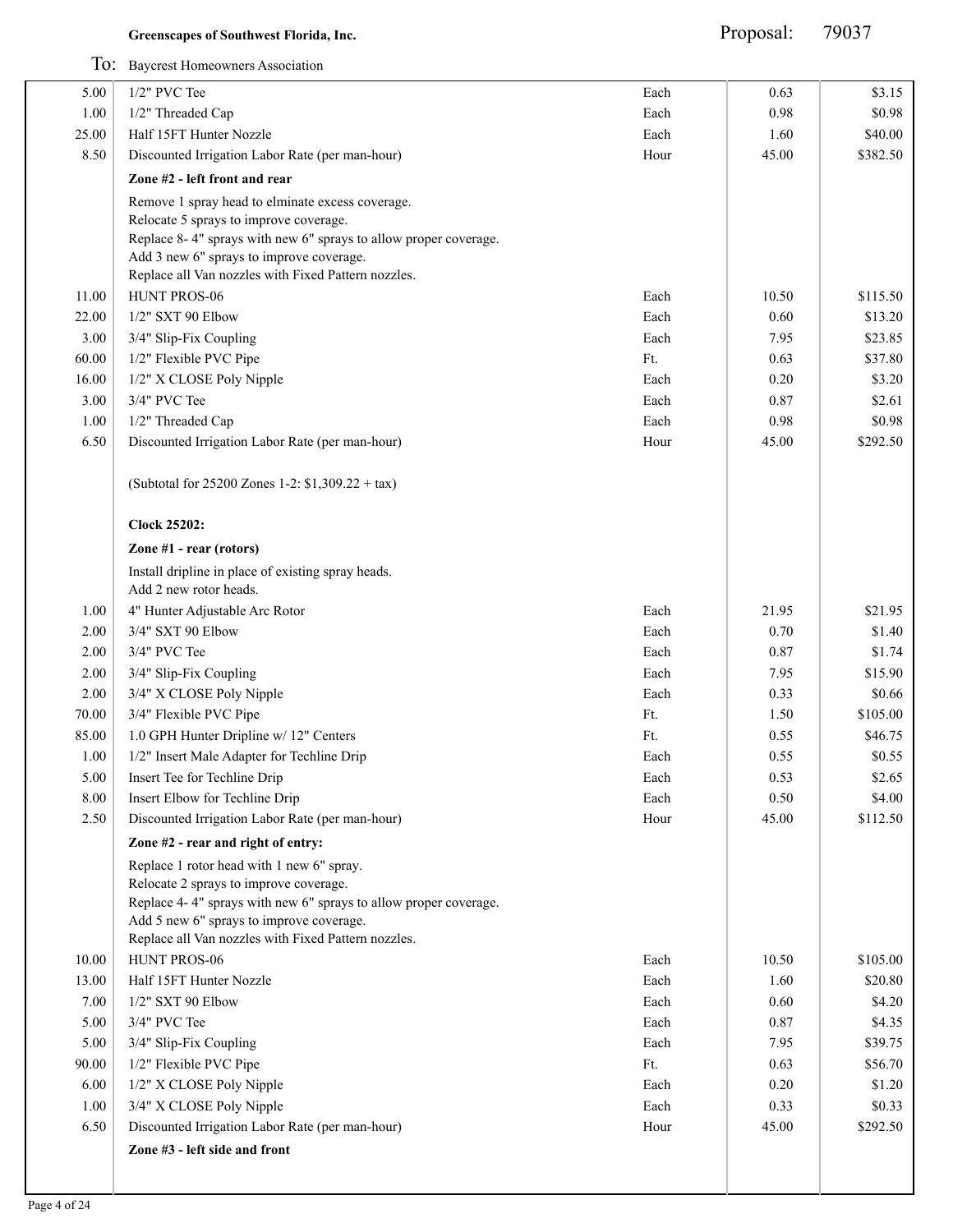|        | 10. Davelest Homeo where I Resource                                                                           |      |       |          |
|--------|---------------------------------------------------------------------------------------------------------------|------|-------|----------|
|        | Replace 5 sprays to improve coverage.                                                                         |      |       |          |
|        | Replace 6-4" sprays with new 6" sprays to allow proper coverage.<br>Add 5 new 6" sprays to improve coverage.  |      |       |          |
|        | Replace all Van nozzles with Fixed Pattern nozzles.                                                           |      |       |          |
| 11.00  | HUNT PROS-06                                                                                                  | Each | 10.50 | \$115.50 |
| 18.00  | Half 15FT Hunter Nozzle                                                                                       | Each | 1.60  | \$28.80  |
| 20.00  | 1/2" SXT 90 Elbow                                                                                             | Each | 0.60  | \$12.00  |
| 5.00   | 3/4" Slip-Fix Coupling                                                                                        | Each | 7.95  | \$39.75  |
| 5.00   | 3/4" PVC Tee                                                                                                  | Each | 0.87  | \$4.35   |
| 15.00  | 1/2" X CLOSE Poly Nipple                                                                                      | Each | 0.20  | \$3.00   |
| 100.00 | 1/2" Flexible PVC Pipe                                                                                        | Ft.  | 0.63  | \$63.00  |
| 6.00   | Discounted Irrigation Labor Rate (per man-hour)                                                               | Hour | 45.00 | \$270.00 |
|        |                                                                                                               |      |       |          |
|        | (Subtotal for 25202 Zones 1-3: \$1,374.33 + tax)                                                              |      |       |          |
|        | <b>Clock 25210:</b><br>Zone #1 - front and right side                                                         |      |       |          |
|        | Relocate 5 sprays to improve coverage.                                                                        |      |       |          |
|        | Replace 11-4" sprays with new 6" sprays to allow proper coverage.                                             |      |       |          |
|        | Replace 2-4" sprays with new 12" sprays to allow proper coverage.<br>Add 5 new 6" sprays to improve coverage. |      |       |          |
| 16.00  | HUNT PROS-06                                                                                                  | Each | 10.50 | \$168.00 |
| 2.00   | 12" Hunter Spray Body                                                                                         | Each | 14.75 | \$29.50  |
| 19.00  | Half 15FT Hunter Nozzle                                                                                       | Each | 1.60  | \$30.40  |
| 15.00  | 1/2" SXT 90 Elbow                                                                                             | Each | 0.60  | \$9.00   |
| 5.00   | 3/4" Slip-Fix Coupling                                                                                        | Each | 7.95  | \$39.75  |
| 5.00   | 3/4" PVC Tee                                                                                                  | Each | 0.87  | \$4.35   |
| 15.00  | 1/2" X CLOSE Poly Nipple                                                                                      | Each | 0.20  | \$3.00   |
| 60.00  | 1/2" Flexible PVC Pipe                                                                                        | Ft.  | 0.63  | \$37.80  |
|        |                                                                                                               |      | 45.00 | \$292.50 |
| 6.50   | Discounted Irrigation Labor Rate (per man-hour)                                                               | Hour |       |          |
|        | Zone #2 - left front and side                                                                                 |      |       |          |
|        | Remove 1 spray head to reduce excess coverage.<br>Relocate 9 sprays to improve coverage.                      |      |       |          |
|        | Replace 13-4" sprays with new 6" sprays to allow proper coverage.                                             |      |       |          |
|        | Add 5 new 6" sprays to improve coverage.                                                                      |      |       |          |
|        | Add 1 bubbler to allow proper coverage.                                                                       |      |       |          |
| 1.00   | 1/2" Threaded Cap                                                                                             | Each | 0.98  | \$0.98   |
| 18.00  | HUNT PROS-06                                                                                                  | Each | 10.50 | \$189.00 |
| 22.00  | Half 15FT Hunter Nozzle                                                                                       | Each | 1.60  | \$35.20  |
| 24.00  | 1/2" SXT 90 Elbow                                                                                             | Each | 0.60  | \$14.40  |
| 6.00   | 3/4" Slip-Fix Coupling                                                                                        | Each | 7.95  | \$47.70  |
| 6.00   | 3/4" PVC Tee                                                                                                  | Each | 0.87  | \$5.22   |
| 1.00   | Adjustable Flood Bubbler                                                                                      | Each | 2.28  | \$2.28   |
| 110.00 | 1/2" Flexible PVC Pipe                                                                                        | Ft.  | 0.63  | \$69.30  |
| 7.50   | Discounted Irrigation Labor Rate (per man-hour)                                                               | Hour | 45.00 | \$337.50 |
|        | Zone #3 - rear (rotors)                                                                                       |      |       |          |
|        | Replace 4 rotors to allow matched persipitation rate.                                                         |      |       |          |
|        | Relocate 4 rotors to improve coverage.<br>Add 2 new rotors to allow proper coverage.                          |      |       |          |
| 6.00   | 4" Hunter Adjustable Arc Rotor                                                                                | Each | 21.95 | \$131.70 |
| 10.00  | 3/4" SXT 90 Elbow                                                                                             | Each | 0.70  | \$7.00   |
| 2.00   | 3/4" Slip-Fix Coupling                                                                                        | Each | 7.95  | \$15.90  |
| 2.00   | 3/4" PVC Tee                                                                                                  | Each | 0.87  | \$1.74   |
| 10.00  | 3/4" X CLOSE Poly Nipple                                                                                      | Each | 0.33  | \$3.30   |
|        |                                                                                                               |      |       |          |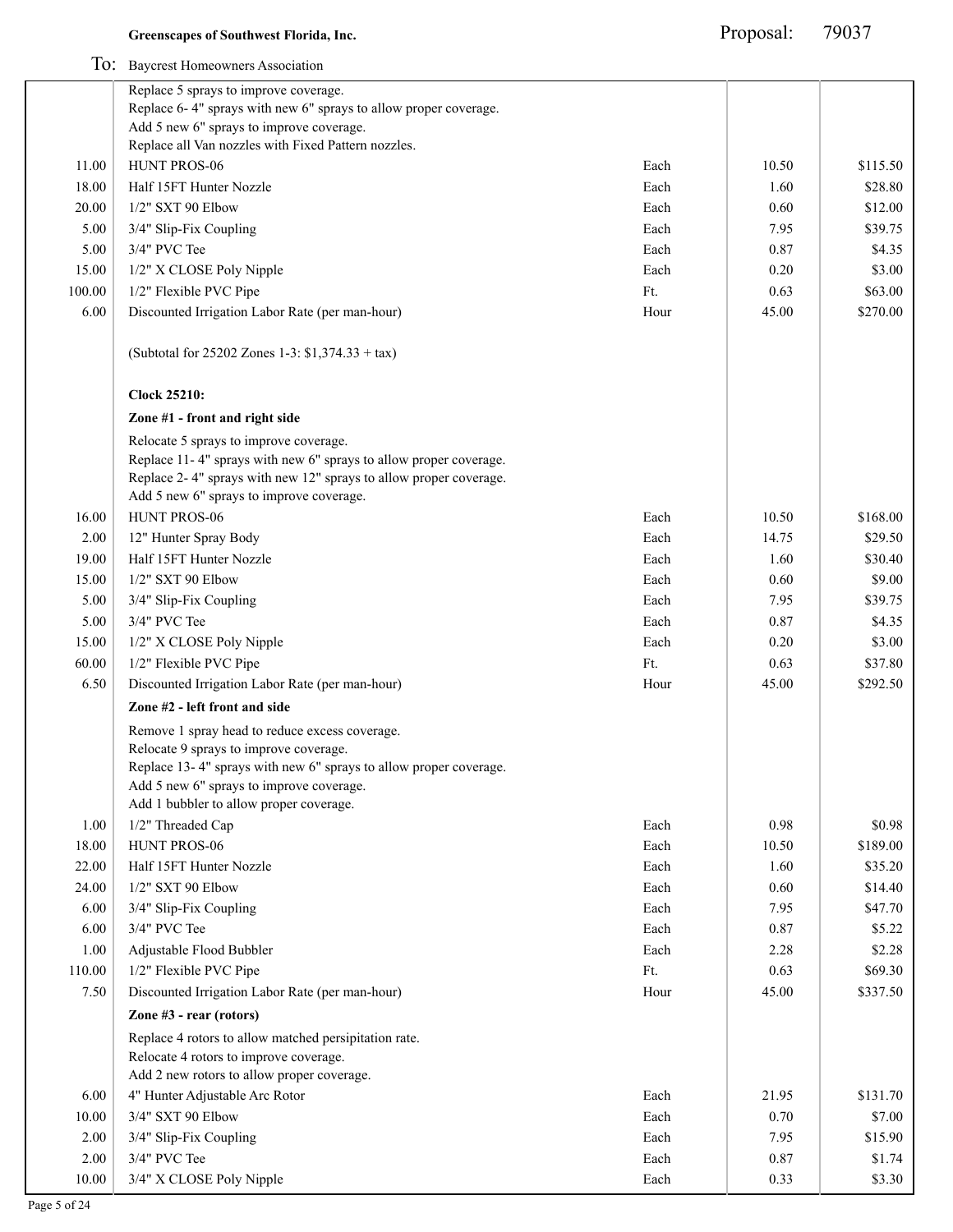| To: Baycrest Homeowners Association                                                                                                                                                                           |                                |       |          |
|---------------------------------------------------------------------------------------------------------------------------------------------------------------------------------------------------------------|--------------------------------|-------|----------|
| 3/4" Flexible PVC Pipe                                                                                                                                                                                        | Ft.                            | 1.50  | \$180.00 |
| Discounted Irrigation Labor Rate (per man-hour)                                                                                                                                                               | Hour                           | 45.00 | \$135.00 |
| (Subtotal for 25210 Zones 1-3: \$1,790.52 + tax)                                                                                                                                                              |                                |       |          |
| Clock #25212:                                                                                                                                                                                                 |                                |       |          |
| Zone #1 - center front                                                                                                                                                                                        |                                |       |          |
| Relocate 9 sprays to improve coverage.<br>Replace 5-4" sprays with new 6" sprays to allow proper coverage.<br>Add 9 new 6" sprays to improve coverage.<br>Replace all Van nozzles with Fixed Pattern nozzles. |                                |       |          |
| HUNT PROS-06                                                                                                                                                                                                  | Each                           | 10.50 | \$147.00 |
| Half 15FT Hunter Nozzle                                                                                                                                                                                       | Each                           | 1.60  | \$28.80  |
| 1/2" SXT 90 Elbow                                                                                                                                                                                             | Each                           | 0.60  | \$16.20  |
| 3/4" Slip-Fix Coupling                                                                                                                                                                                        | Each                           | 7.95  | \$71.55  |
| 3/4" PVC Tee                                                                                                                                                                                                  | Each                           | 0.87  | \$7.83   |
| 1/2" X CLOSE Poly Nipple                                                                                                                                                                                      | Each                           | 0.20  | \$5.40   |
| 1/2" Flexible PVC Pipe                                                                                                                                                                                        | Ft.                            | 0.63  | \$88.20  |
| Discounted Irrigation Labor Rate (per man-hour)                                                                                                                                                               | Hour                           | 45.00 | \$382.50 |
| Zone #2 - rear (rotors)                                                                                                                                                                                       |                                |       |          |
| Replace 1 spray head with dripline.<br>Relocate 3 rotor heads to improve coverage.<br>Add 2 new rotor heads to improve coverage.                                                                              |                                |       |          |
| 4" Hunter Adjustable Arc Rotor                                                                                                                                                                                | Each                           | 21.95 | \$43.90  |
| 3/4" SXT 90 Elbow                                                                                                                                                                                             | Each                           | 0.70  | \$5.60   |
| 3/4" Slip-Fix Coupling                                                                                                                                                                                        | Each                           | 7.95  | \$7.95   |
| 3/4" PVC Tee                                                                                                                                                                                                  | Each                           | 0.87  | \$1.74   |
| 3/4" X CLOSE Poly Nipple                                                                                                                                                                                      | Each                           | 0.33  | \$2.64   |
| 3/4" Flexible PVC Pipe                                                                                                                                                                                        | Ft.                            | 1.50  | \$195.00 |
| 1.0 GPH Hunter Dripline w/ 12" Centers                                                                                                                                                                        | Ft.                            | 0.55  | \$46.75  |
| 1/2" Insert Male Adapter for Techline Drip                                                                                                                                                                    | Each                           | 0.55  | \$0.55   |
| Insert Tee for Techline Drip                                                                                                                                                                                  | Each                           | 0.53  | \$2.65   |
|                                                                                                                                                                                                               | Each                           |       | \$4.00   |
| Discounted Irrigation Labor Rate (per man-hour)                                                                                                                                                               | Hour                           | 45.00 | \$180.00 |
| (Subtotal for 25212 Zones 1-2: \$1,238.26+ tax)                                                                                                                                                               |                                |       |          |
| <b>Clock 25220:</b>                                                                                                                                                                                           |                                |       |          |
| Zone #1 - rear (rotors)                                                                                                                                                                                       |                                |       |          |
| Replace 3 rotors to provide proper precipitation rate.<br>Relocate 1 rotor to improve coverage.<br>Add 2 new rotors to improve coverage.                                                                      |                                |       |          |
| 4" Hunter Adjustable Arc Rotor                                                                                                                                                                                | Each                           | 21.95 | \$109.75 |
| 3/4" SXT 90 Elbow                                                                                                                                                                                             | Each                           | 0.70  | \$2.80   |
| 3/4" Slip-Fix Coupling                                                                                                                                                                                        | Each                           | 7.95  | \$15.90  |
| 3/4" PVC Tee                                                                                                                                                                                                  | Each                           | 0.87  | \$1.74   |
| 3/4" X CLOSE Poly Nipple                                                                                                                                                                                      | Each                           | 0.33  | \$1.32   |
| 3/4" Flexible PVC Pipe                                                                                                                                                                                        | Ft.                            | 1.50  | \$150.00 |
| Discounted Irrigation Labor Rate (per man-hour)                                                                                                                                                               | Hour                           | 45.00 | \$112.50 |
| Zone #2 - right front and side                                                                                                                                                                                |                                |       |          |
| Relocate 5 sprays to improve coverage.<br>Replace 6-4" sprays with new 6" sprays.<br>Add 4 new 6" sprays to improve coverage.                                                                                 |                                |       |          |
|                                                                                                                                                                                                               | Insert Elbow for Techline Drip |       | 0.50     |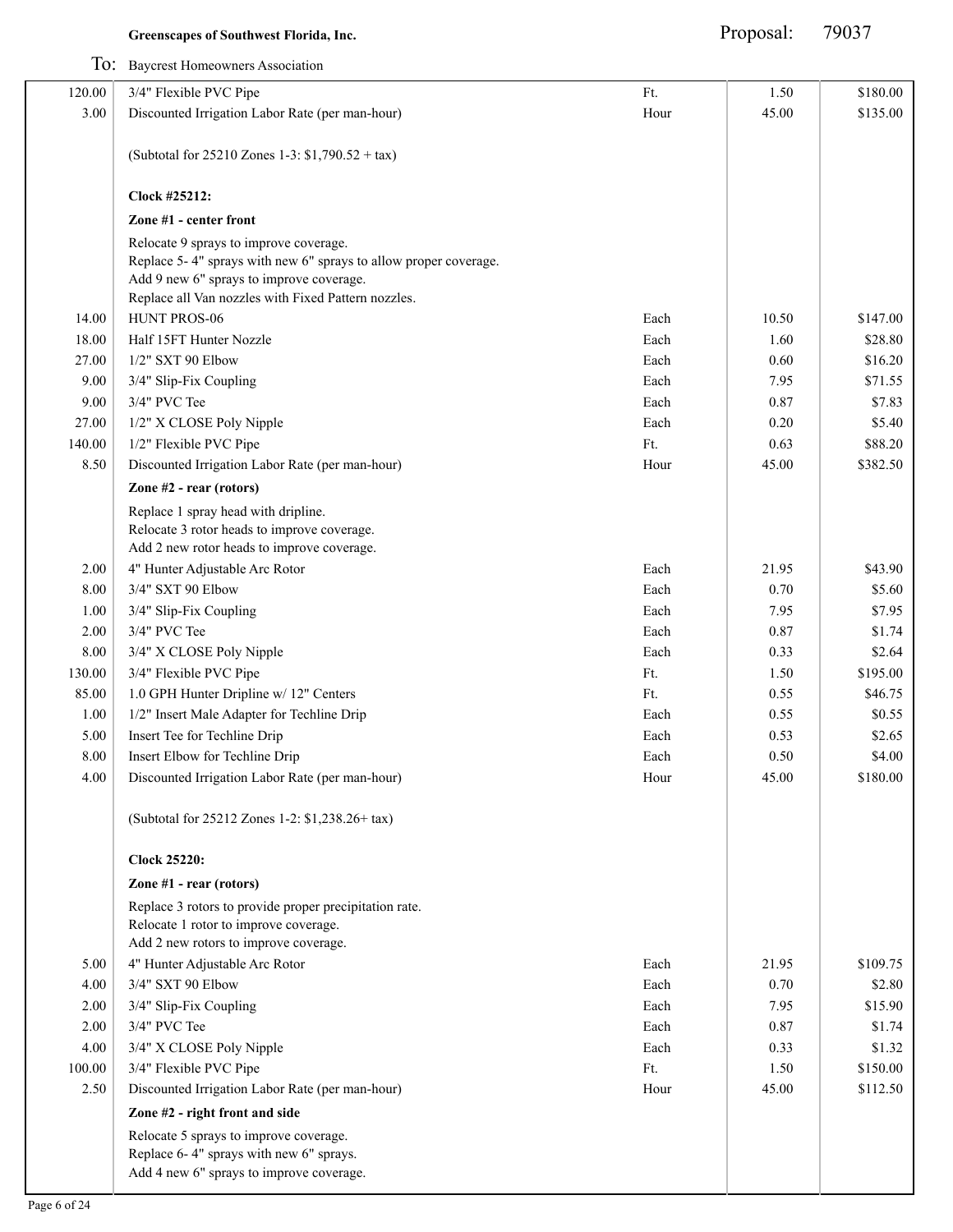|        | To: Baycrest Homeowners Association                            |      |       |          |
|--------|----------------------------------------------------------------|------|-------|----------|
| 10.00  | HUNT PROS-06                                                   | Each | 10.50 | \$105.00 |
| 15.00  | Half 15FT Hunter Nozzle                                        | Each | 1.60  | \$24.00  |
| 14.00  | 3/4" SXT 90 Elbow                                              | Each | 0.70  | \$9.80   |
| 4.00   | 3/4" Slip-Fix Coupling                                         | Each | 7.95  | \$31.80  |
| 4.00   | 3/4" PVC Tee                                                   | Each | 0.87  | \$3.48   |
| 14.00  | 1/2" X CLOSE Poly Nipple                                       | Each | 0.20  | \$2.80   |
| 75.00  | 1/2" Flexible PVC Pipe                                         | Ft.  | 0.63  | \$47.25  |
| 4.50   | Discounted Irrigation Labor Rate (per man-hour)                | Hour | 45.00 | \$202.50 |
|        |                                                                |      |       |          |
|        | (Subtotal for 25220 Zones 1-2: \$820.64 + tax)                 |      |       |          |
|        | <b>Clock 25222:</b>                                            |      |       |          |
|        | Zone #1 - center front                                         |      |       |          |
|        | Relocate 5 sprays to improve coverage.                         |      |       |          |
|        | Replace 1-4" spray with new 6" spray to allow proper coverage. |      |       |          |
|        | Replace 8-4" sprays with new 12" sprays.                       |      |       |          |
|        | Add 5 new 6" sprays to improve coverage.                       |      |       |          |
|        | Add 3 bubblers to allow proper coverage.                       |      |       |          |
| 11.00  | HUNT PROS-06                                                   | Each | 10.50 | \$115.50 |
| 18.00  | Half 15FT Hunter Nozzle                                        | Each | 1.60  | \$28.80  |
| 18.00  | 3/4" SXT 90 Elbow                                              | Each | 0.70  | \$12.60  |
| 8.00   | 3/4" Slip-Fix Coupling                                         | Each | 7.95  | \$63.60  |
| 8.00   | 3/4" PVC Tee                                                   | Each | 0.87  | \$6.96   |
| 18.00  | 1/2" X CLOSE Poly Nipple                                       | Each | 0.20  | \$3.60   |
| 115.00 | 1/2" Flexible PVC Pipe                                         | Ft.  | 0.63  | \$72.45  |
| 3.00   | Adjustable Flood Bubbler                                       | Each | 2.28  | \$6.84   |
| 6.50   | Discounted Irrigation Labor Rate (per man-hour)                | Hour | 45.00 | \$292.50 |
|        | Zone #2 - rotors - zone is acceptable                          |      |       |          |
|        | (Subtotal for 25222 Zones 1-2: \$602.85 + tax)                 |      |       |          |
|        | Clock #25224:                                                  |      |       |          |
|        | Zone #1 - rear (rotors)                                        |      |       |          |
|        | Relocate 1 rotor to improve coverage.                          |      |       |          |
|        | Add 1 new rotor to improve coverrage.                          |      |       |          |
| 1.00   | 4" Hunter Adjustable Arc Rotor                                 | Each | 21.95 | \$21.95  |
| 3.00   | 3/4" SXT 90 Elbow                                              | Each | 0.70  | \$2.10   |
| 1.00   | 3/4" Slip-Fix Coupling                                         | Each | 7.95  | \$7.95   |
| 1.00   | 3/4" PVC Tee                                                   | Each | 0.87  | \$0.87   |
| 3.00   | 3/4" X CLOSE Poly Nipple                                       | Each | 0.33  | \$0.99   |
| 60.00  | 3/4" Flexible PVC Pipe                                         | Ft.  | 1.50  | \$90.00  |
| 1.50   | Discounted Irrigation Labor Rate (per man-hour)                | Hour | 45.00 | \$67.50  |
|        | Zone #2 - left front and side                                  |      |       |          |
|        | Remove 2 spray heads to reduce excess coverage.                |      |       |          |
|        | Relocate 10 sprays to improve coverage.                        |      |       |          |
|        | Replace 4-4" sprays with new 6" sprays to improve coverage.    |      |       |          |
|        | Replace 2-4" sprays with new 12" sprays to improve coverage.   |      |       |          |
|        | Add 9 new 6" sprays to improve coverage.                       |      |       |          |
| 2.00   | 1/2" Threaded Cap                                              | Each | 0.98  | \$1.96   |
| 13.00  | HUNT PROS-06                                                   | Each | 10.50 | \$136.50 |
| 2.00   | 12" Hunter Spray Body                                          | Each | 14.75 | \$29.50  |
| 29.00  | 1/2" SXT 90 Elbow                                              | Each | 0.60  | \$17.40  |
| 9.00   | 3/4" Slip-Fix Coupling                                         | Each | 7.95  | \$71.55  |
|        |                                                                |      |       |          |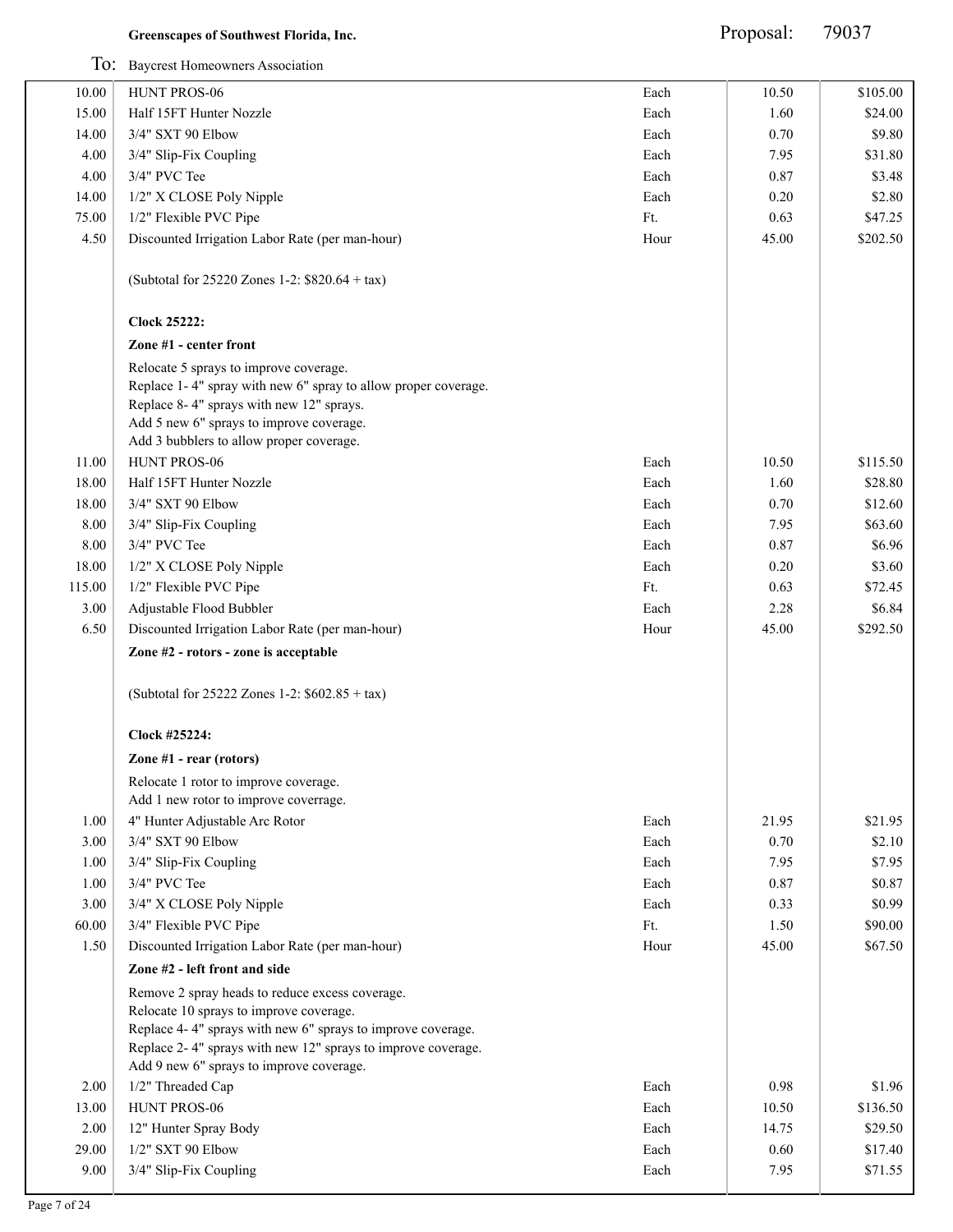|        | To: Baycrest Homeowners Association                                                                                                                                                                                                                        |      |       |          |
|--------|------------------------------------------------------------------------------------------------------------------------------------------------------------------------------------------------------------------------------------------------------------|------|-------|----------|
| 9.00   | 3/4" PVC Tee                                                                                                                                                                                                                                               | Each | 0.87  | \$7.83   |
| 29.00  | 1/2" X CLOSE Poly Nipple                                                                                                                                                                                                                                   | Each | 0.20  | \$5.80   |
| 200.00 | 1/2" Flexible PVC Pipe                                                                                                                                                                                                                                     | Ft.  | 0.63  | \$126.00 |
| 24.00  | Half 15FT Hunter Nozzle                                                                                                                                                                                                                                    | Each | 1.60  | \$38.40  |
| 8.00   | Discounted Irrigation Labor Rate (per man-hour)                                                                                                                                                                                                            | Hour | 45.00 | \$360.00 |
|        | (Subtotal for 25224 Zones 1-2: \$986.30 + tax)                                                                                                                                                                                                             |      |       |          |
|        | Clock #25230:                                                                                                                                                                                                                                              |      |       |          |
|        | Zone #1 - right front and side                                                                                                                                                                                                                             |      |       |          |
|        | Relocate 5 sprays to improve coverage.<br>Replace 4-4" sprays with new 6" sprays to improve coverage.<br>Add 7 new 6" sprays to improve coverage.                                                                                                          |      |       |          |
| 11.00  | HUNT PROS-06                                                                                                                                                                                                                                               | Each | 10.50 | \$115.50 |
| 15.00  | Half 15FT Hunter Nozzle                                                                                                                                                                                                                                    | Each | 1.60  | \$24.00  |
| 17.00  | 1/2" SXT 90 Elbow                                                                                                                                                                                                                                          | Each | 0.60  | \$10.20  |
| 7.00   | 3/4" Slip-Fix Coupling                                                                                                                                                                                                                                     | Each | 7.95  | \$55.65  |
| 7.00   | 3/4" PVC Tee                                                                                                                                                                                                                                               | Each | 0.87  | \$6.09   |
| 17.00  | 1/2" X CLOSE Poly Nipple                                                                                                                                                                                                                                   | Each | 0.20  | \$3.40   |
| 130.00 | 1/2" Flexible PVC Pipe                                                                                                                                                                                                                                     | Ft.  | 0.63  | \$81.90  |
| 6.00   | Discounted Irrigation Labor Rate (per man-hour)                                                                                                                                                                                                            | Hour | 45.00 | \$270.00 |
|        | Zone #2 - left front and rear                                                                                                                                                                                                                              |      |       |          |
|        | Relocate 6 sprays to improve coverage.<br>Replace 5-4" sprays with new 6" sprays to improve coverage.<br>Add 2 new 6" sprays to improve coverage.<br>Add 1 bubbler to provide proper coverage.                                                             |      |       |          |
| 7.00   | HUNT PROS-06                                                                                                                                                                                                                                               | Each | 10.50 | \$73.50  |
| 12.00  | Half 15FT Hunter Nozzle                                                                                                                                                                                                                                    | Each | 1.60  | \$19.20  |
| 15.00  | 1/2" SXT 90 Elbow                                                                                                                                                                                                                                          | Each | 0.60  | \$9.00   |
| 3.00   | 3/4" Slip-Fix Coupling                                                                                                                                                                                                                                     | Each | 7.95  | \$23.85  |
| 3.00   | 3/4" PVC Tee                                                                                                                                                                                                                                               | Each | 0.87  | \$2.61   |
| 15.00  | 1/2" X CLOSE Poly Nipple                                                                                                                                                                                                                                   | Each | 0.20  | \$3.00   |
| 60.00  | 1/2" Flexible PVC Pipe                                                                                                                                                                                                                                     | Ft.  | 0.63  | \$37.80  |
| 1.00   | Adjustable Flood Bubbler                                                                                                                                                                                                                                   | Each | 2.28  | \$2.28   |
| 4.00   | Discounted Irrigation Labor Rate (per man-hour)                                                                                                                                                                                                            | Hour | 45.00 | \$180.00 |
|        | Zone #3 - rear (rotors)                                                                                                                                                                                                                                    |      |       |          |
|        | Relocate 1 rotor head to improve coverage.                                                                                                                                                                                                                 |      |       |          |
| 2.00   | 3/4" SXT 90 Elbow                                                                                                                                                                                                                                          | Each | 0.70  | \$1.40   |
| 25.00  | 3/4" Flexible PVC Pipe                                                                                                                                                                                                                                     | Ft.  | 1.50  | \$37.50  |
| 1.00   | Discounted Irrigation Labor Rate (per man-hour)                                                                                                                                                                                                            | Hour | 45.00 | \$45.00  |
|        | (Subtotal for $25230$ Zones 1-3: \$1,001.88 + tax)                                                                                                                                                                                                         |      |       |          |
|        | Clock #25232:                                                                                                                                                                                                                                              |      |       |          |
|        | Zone #1 - center front                                                                                                                                                                                                                                     |      |       |          |
|        | Relocate 3 sprays to improve coverage.<br>Replace 1-4" spray with new 6" spray to improve coverage.<br>Replace 7-4" sprays with new 12" sprays to improve coverage.<br>Add 2 new 6" sprays to improve coverage.<br>Add 1 bubbler to allow proper coverage. |      |       |          |
| 3.00   | HUNT PROS-06                                                                                                                                                                                                                                               | Each | 10.50 | \$31.50  |
|        |                                                                                                                                                                                                                                                            |      |       |          |
| 7.00   | 12" Hunter Spray Body                                                                                                                                                                                                                                      | Each | 14.75 | \$103.25 |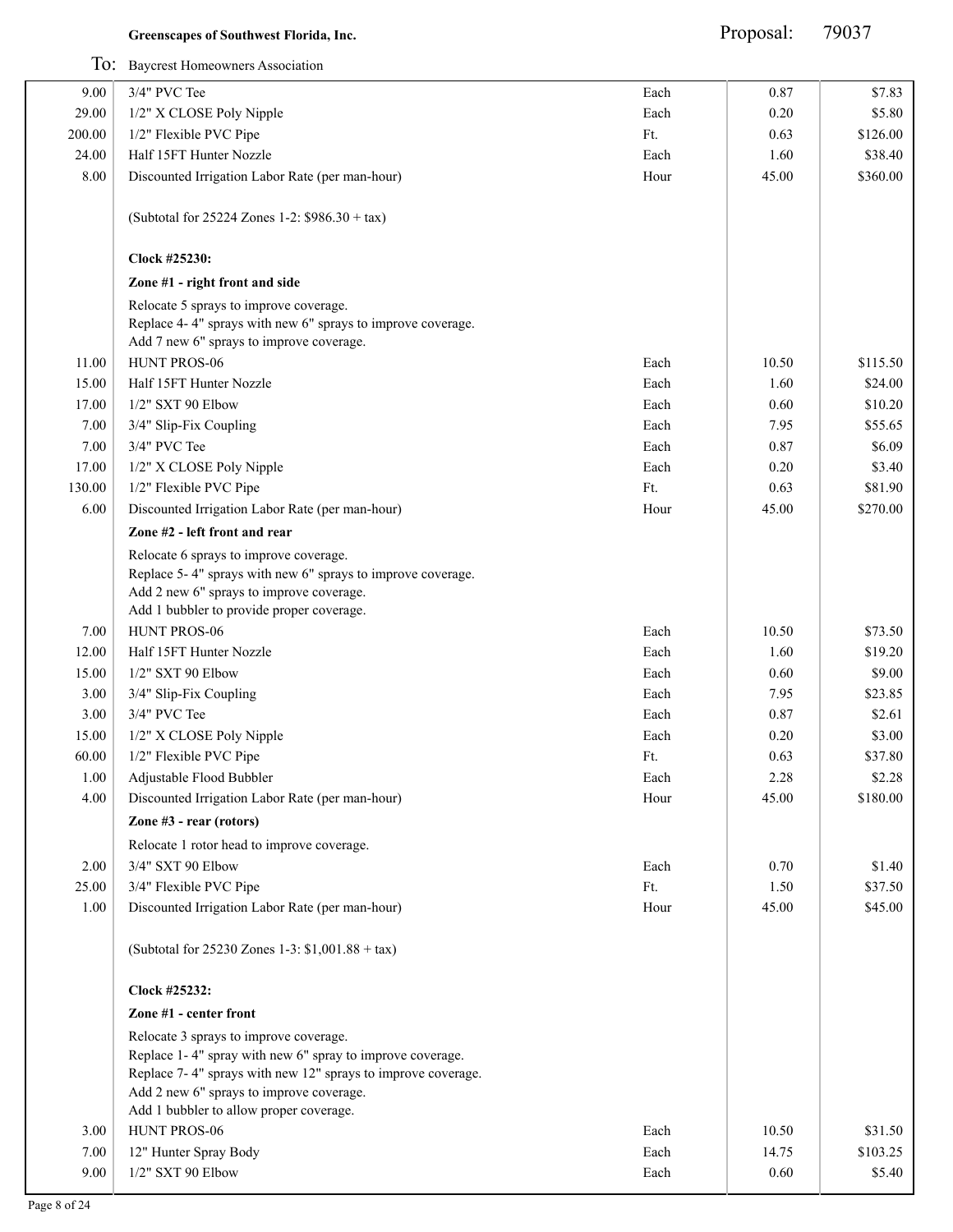Proposal: 79037

|        | To: Baycrest Homeowners Association                                                                                                                                                                                                                                    |      |       |          |
|--------|------------------------------------------------------------------------------------------------------------------------------------------------------------------------------------------------------------------------------------------------------------------------|------|-------|----------|
| 3.00   | 3/4" Slip-Fix Coupling                                                                                                                                                                                                                                                 | Each | 7.95  | \$23.85  |
| 3.00   | 3/4" PVC Tee                                                                                                                                                                                                                                                           | Each | 0.87  | \$2.61   |
| 9.00   | 1/2" X CLOSE Poly Nipple                                                                                                                                                                                                                                               | Each | 0.20  | \$1.80   |
| 50.00  | 1/2" Flexible PVC Pipe                                                                                                                                                                                                                                                 | Ft.  | 0.63  | \$31.50  |
| 1.00   | Adjustable Flood Bubbler                                                                                                                                                                                                                                               | Each | 2.28  | \$2.28   |
| 3.25   | Discounted Irrigation Labor Rate (per man-hour)                                                                                                                                                                                                                        | Hour | 45.00 | \$146.25 |
|        | Zone #2 - rear (rotors)                                                                                                                                                                                                                                                |      |       |          |
|        | Replace 1 rotor head to provide matched presipitation rate.<br>Relocate 1 rotor to improve coverage.                                                                                                                                                                   |      |       |          |
| 1.00   | 4" Hunter Adjustable Arc Rotor                                                                                                                                                                                                                                         | Each | 21.95 | \$21.95  |
| 1.00   | 3/4" SXT 90 Elbow                                                                                                                                                                                                                                                      | Each | 0.70  | \$0.70   |
| 1.00   | 3/4" PVC Tee                                                                                                                                                                                                                                                           | Each | 0.87  | \$0.87   |
| 1.00   | 3/4" Slip-Fix Coupling                                                                                                                                                                                                                                                 | Each | 7.95  | \$7.95   |
| 1.00   | 3/4" X CLOSE Poly Nipple                                                                                                                                                                                                                                               | Each | 0.33  | \$0.33   |
| 30.00  | 3/4" Flexible PVC Pipe                                                                                                                                                                                                                                                 | Ft.  | 1.50  | \$45.00  |
| 1.00   | Discounted Irrigation Labor Rate (per man-hour)                                                                                                                                                                                                                        | Hour | 45.00 | \$45.00  |
|        | (Subtotal for 25232 Zones 1-2: \$470.24 + tax)                                                                                                                                                                                                                         |      |       |          |
|        | Clock #25234:                                                                                                                                                                                                                                                          |      |       |          |
|        | Zone #1 - right front and side                                                                                                                                                                                                                                         |      |       |          |
|        | Relocate 8 sprays to improve coverage.<br>Replace 4-4" sprays with new 6" sprays to improve coverage.<br>Replace 1-4" spray with new 12" spray to improve coverage.<br>Add 5 new 6" sprays to improve coverage.<br>Replace all Van nozzles with Fixed Pattern nozzles. |      |       |          |
| 9.00   | HUNT PROS-06                                                                                                                                                                                                                                                           | Each | 10.50 | \$94.50  |
| 1.00   | 12" Hunter Spray Body                                                                                                                                                                                                                                                  | Each | 14.75 | \$14.75  |
| 21.00  | 1/2" SXT 90 Elbow                                                                                                                                                                                                                                                      | Each | 0.60  | \$12.60  |
| 5.00   | 3/4" PVC Tee                                                                                                                                                                                                                                                           | Each | 0.87  | \$4.35   |
| 5.00   | 3/4" Slip-Fix Coupling                                                                                                                                                                                                                                                 | Each | 7.95  | \$39.75  |
| 21.00  | 1/2" X CLOSE Poly Nipple                                                                                                                                                                                                                                               | Each | 0.20  | \$4.20   |
| 115.00 | 1/2" Flexible PVC Pipe                                                                                                                                                                                                                                                 | Ft.  | 0.63  | \$72.45  |
| 23.00  | Half 15FT Hunter Nozzle                                                                                                                                                                                                                                                | Each | 1.60  | \$36.80  |
| 7.00   | Discounted Irrigation Labor Rate (per man-hour)                                                                                                                                                                                                                        | Hour | 45.00 | \$315.00 |
|        | Zone #2 - rear (rotors)                                                                                                                                                                                                                                                |      |       |          |
|        | Relocate 1 rotor to improve coverage.<br>Add 1 rotor to improve coverage.                                                                                                                                                                                              |      |       |          |
| 1.00   | 4" Hunter Adjustable Arc Rotor                                                                                                                                                                                                                                         | Each | 21.95 | \$21.95  |
| 1.00   | 3/4" SXT 90 Elbow                                                                                                                                                                                                                                                      | Each | 0.70  | \$0.70   |
| 1.00   | 3/4" PVC Tee                                                                                                                                                                                                                                                           | Each | 0.87  | \$0.87   |
| 1.00   | 3/4" Slip-Fix Coupling                                                                                                                                                                                                                                                 | Each | 7.95  | \$7.95   |
| 1.00   | 3/4" X CLOSE Poly Nipple                                                                                                                                                                                                                                               | Each | 0.33  | \$0.33   |
| 30.00  | 3/4" Flexible PVC Pipe                                                                                                                                                                                                                                                 | Ft.  | 1.50  | \$45.00  |
| 1.50   | Discounted Irrigation Labor Rate (per man-hour)                                                                                                                                                                                                                        | Hour | 45.00 | \$67.50  |
|        | (Subtotal for 25234 Zones 1-2: \$738.70 + tax)                                                                                                                                                                                                                         |      |       |          |
|        | Clock #25240:                                                                                                                                                                                                                                                          |      |       |          |
|        | Zone #1 - rear (rotors)                                                                                                                                                                                                                                                |      |       |          |
|        | Replace 1 rotor head to improve coverage.                                                                                                                                                                                                                              |      |       |          |
|        | Relocate 1 rotor to improve coverage.                                                                                                                                                                                                                                  |      |       |          |
| 1.00   | 4" Hunter Adjustable Arc Rotor                                                                                                                                                                                                                                         | Each | 21.95 | \$21.95  |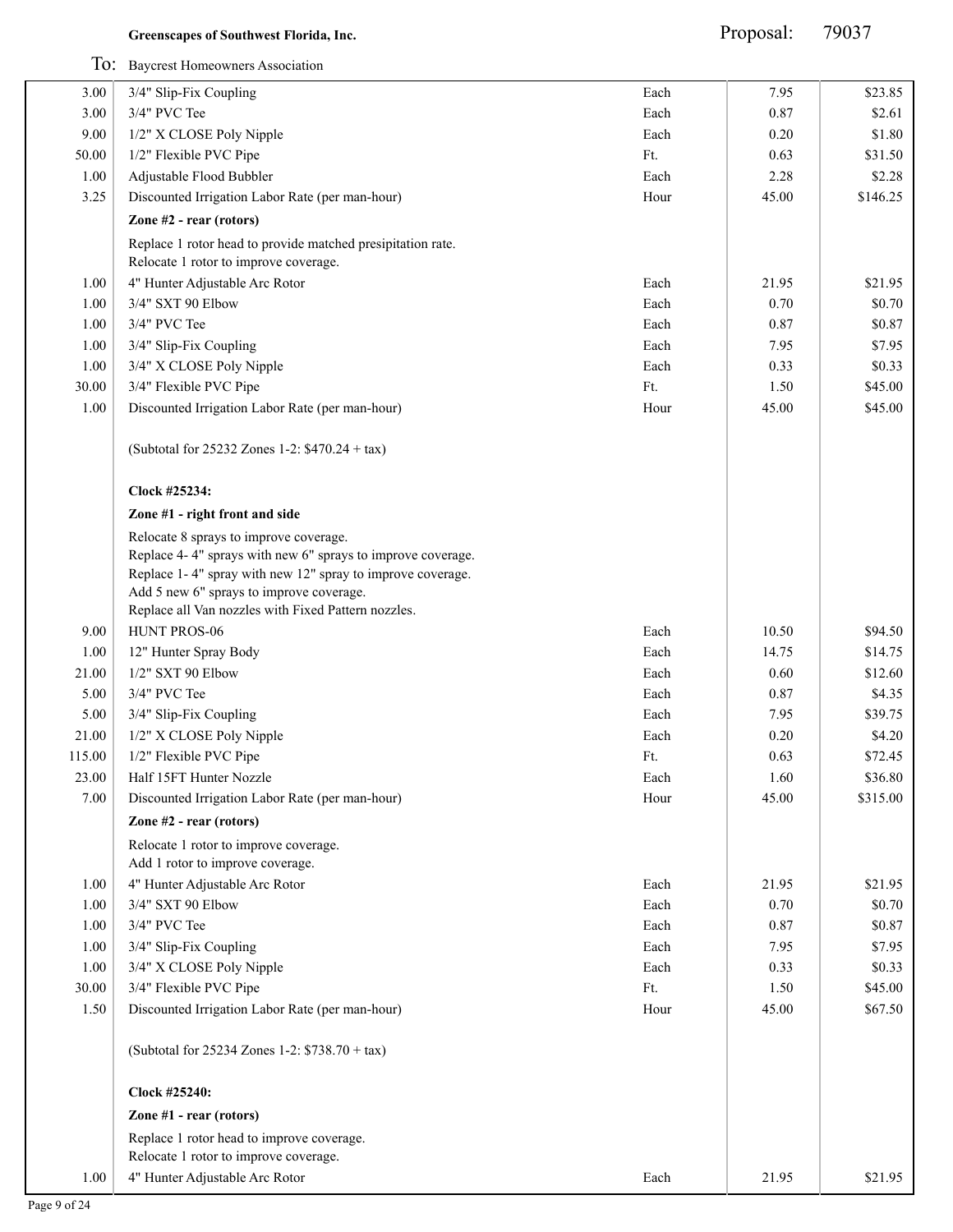Proposal: 79037

|        | To: Baycrest Homeowners Association                                                                                                                                                                                                                                                     |      |       |          |
|--------|-----------------------------------------------------------------------------------------------------------------------------------------------------------------------------------------------------------------------------------------------------------------------------------------|------|-------|----------|
| 1.00   | 3/4" SXT 90 Elbow                                                                                                                                                                                                                                                                       | Each | 0.70  | \$0.70   |
| 1.00   | 3/4" PVC Tee                                                                                                                                                                                                                                                                            | Each | 0.87  | \$0.87   |
| 1.00   | 3/4" Slip-Fix Coupling                                                                                                                                                                                                                                                                  | Each | 7.95  | \$7.95   |
| 1.00   | 3/4" X CLOSE Poly Nipple                                                                                                                                                                                                                                                                | Each | 0.33  | \$0.33   |
| 30.00  | 3/4" Flexible PVC Pipe                                                                                                                                                                                                                                                                  | Ft.  | 1.50  | \$45.00  |
| 1.50   | Discounted Irrigation Labor Rate (per man-hour)                                                                                                                                                                                                                                         | Hour | 45.00 | \$67.50  |
|        | Zone #2 - right front and side                                                                                                                                                                                                                                                          |      |       |          |
| 8.00   | Relocate 10 sprays to improve coverage.<br>Replace 4-4" sprays with new 6" sprays to improve coverage.<br>Replace 1-4" spray with new 12" spray to improve coverage.<br>Add 4 new 6" sprays to improve coverage.<br>Replace all Van nozzles with Fixed Pattern nozzles.<br>HUNT PROS-06 | Each | 10.50 | \$84.00  |
| 1.00   | 12" Hunter Spray Body                                                                                                                                                                                                                                                                   | Each | 14.75 | \$14.75  |
| 24.00  | 1/2" SXT 90 Elbow                                                                                                                                                                                                                                                                       | Each | 0.60  | \$14.40  |
| 4.00   | 3/4" PVC Tee                                                                                                                                                                                                                                                                            | Each | 0.87  | \$3.48   |
| 4.00   | 3/4" Slip-Fix Coupling                                                                                                                                                                                                                                                                  | Each | 7.95  | \$31.80  |
| 24.00  | 1/2" X CLOSE Poly Nipple                                                                                                                                                                                                                                                                | Each | 0.20  | \$4.80   |
| 110.00 | 1/2" Flexible PVC Pipe                                                                                                                                                                                                                                                                  | Ft.  | 0.63  | \$69.30  |
| 20.00  | Half 15FT Hunter Nozzle                                                                                                                                                                                                                                                                 | Each | 1.60  | \$32.00  |
| 7.00   | Discounted Irrigation Labor Rate (per man-hour)                                                                                                                                                                                                                                         | Hour | 45.00 | \$315.00 |
|        | (Subtotal for 25240 Zones 1-2: \$713.83 + tax)                                                                                                                                                                                                                                          |      |       |          |
|        | Clock #25242:                                                                                                                                                                                                                                                                           |      |       |          |
|        | Zone #1 - center front                                                                                                                                                                                                                                                                  |      |       |          |
|        | Relocate 3 sprays to improve coverage.<br>Replace 6-4" sprays with new 12" sprays to improve coverage.<br>Add 3 new 6" sprays to improve coverage.<br>Replace all Van nozzles with Fixed Pattern nozzles.                                                                               |      |       |          |
| 3.00   | HUNT PROS-06                                                                                                                                                                                                                                                                            | Each | 10.50 | \$31.50  |
| 6.00   | 12" Hunter Spray Body                                                                                                                                                                                                                                                                   | Each | 14.75 | \$88.50  |
| 14.00  | Half 15FT Hunter Nozzle                                                                                                                                                                                                                                                                 | Each | 1.60  | \$22.40  |
| 9.00   | 1/2" SXT 90 Elbow                                                                                                                                                                                                                                                                       | Each | 0.60  | \$5.40   |
| 4.00   | 3/4" PVC Tee                                                                                                                                                                                                                                                                            | Each | 0.87  | \$3.48   |
| 3.00   | 3/4" Slip-Fix Coupling                                                                                                                                                                                                                                                                  | Each | 7.95  | \$23.85  |
| 9.00   | 1/2" X CLOSE Poly Nipple                                                                                                                                                                                                                                                                | Each | 0.20  | \$1.80   |
| 60.00  | 1/2" Flexible PVC Pipe                                                                                                                                                                                                                                                                  | Ft.  | 0.63  | \$37.80  |
| 4.00   | Discounted Irrigation Labor Rate (per man-hour)                                                                                                                                                                                                                                         | Hour | 45.00 | \$180.00 |
|        | Zone #2                                                                                                                                                                                                                                                                                 |      |       |          |
|        | Relocate 1 rotor to improve coverage.                                                                                                                                                                                                                                                   |      |       |          |
| 2.00   | 3/4" SXT 90 Elbow                                                                                                                                                                                                                                                                       | Each | 0.70  | \$1.40   |
| 2.00   | 3/4" X CLOSE Poly Nipple                                                                                                                                                                                                                                                                | Each | 0.33  | \$0.66   |
| 30.00  | 3/4" Flexible PVC Pipe                                                                                                                                                                                                                                                                  | Ft.  | 1.50  | \$45.00  |
| 0.75   | Discounted Irrigation Labor Rate (per man-hour)                                                                                                                                                                                                                                         | Hour | 45.00 | \$33.75  |
|        | (Subtotal for 25242 Zone #1-2: \$475.54 + tax)                                                                                                                                                                                                                                          |      |       |          |
|        | Clock #25244:                                                                                                                                                                                                                                                                           |      |       |          |
|        | Zone #1 - left front and side                                                                                                                                                                                                                                                           |      |       |          |
|        |                                                                                                                                                                                                                                                                                         |      |       |          |
|        |                                                                                                                                                                                                                                                                                         |      |       |          |
|        |                                                                                                                                                                                                                                                                                         |      |       |          |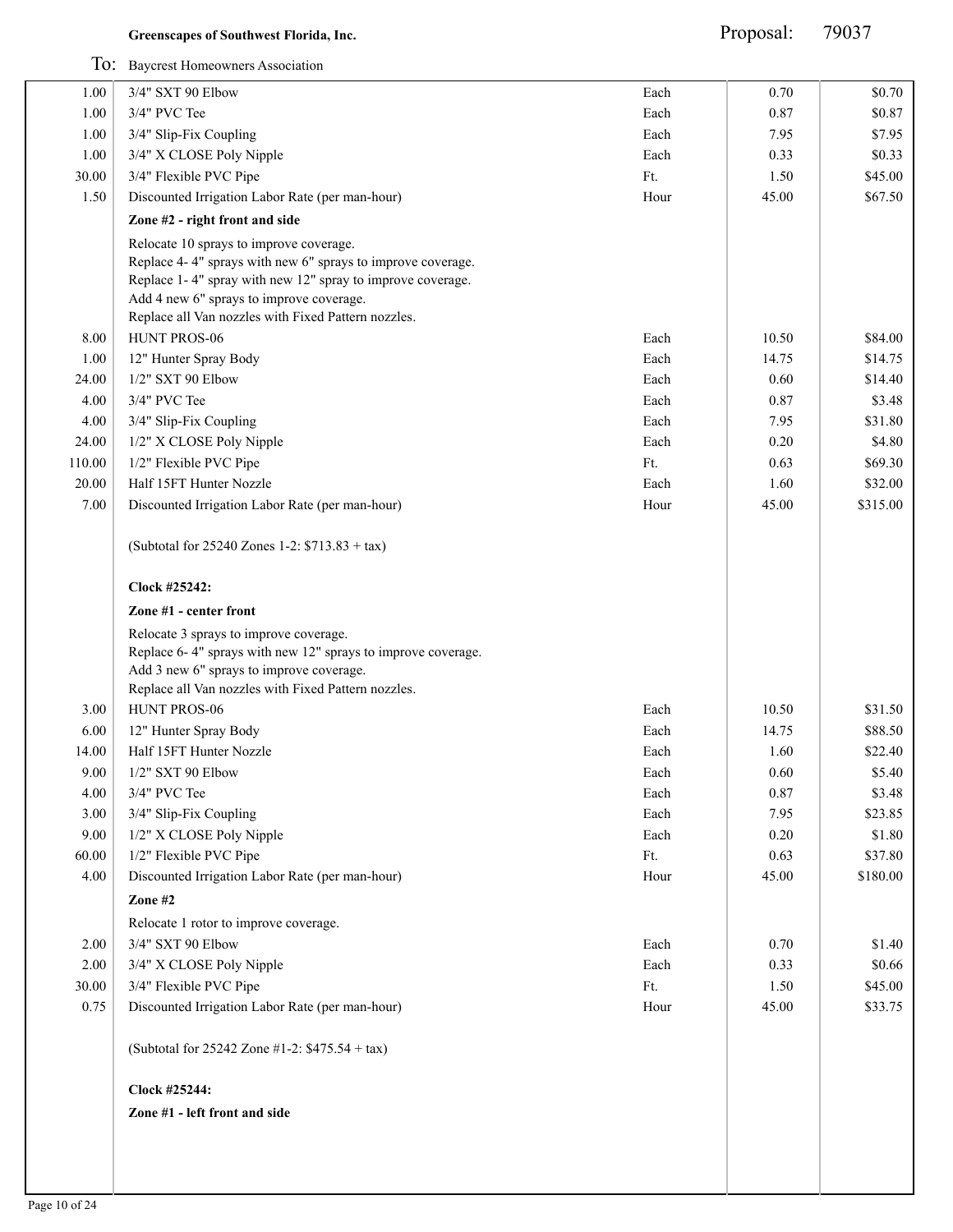|        | To: Baycrest Homeowners Association                                                                                                                                                                                                                                    |      |          |          |
|--------|------------------------------------------------------------------------------------------------------------------------------------------------------------------------------------------------------------------------------------------------------------------------|------|----------|----------|
|        | Relocate 7 sprays to improve coverage.                                                                                                                                                                                                                                 |      |          |          |
|        | Replace 7-4" sprays with new 6" sprays to improve coverage.                                                                                                                                                                                                            |      |          |          |
|        | Add 6 new 6" sprays to improve coverage.                                                                                                                                                                                                                               |      |          |          |
|        | Replace all Van nozzles with Fixed Pattern nozzles.                                                                                                                                                                                                                    |      |          |          |
| 13.00  | HUNT PROS-06                                                                                                                                                                                                                                                           | Each | 10.50    | \$136.50 |
| 20.00  | 1/2" SXT 90 Elbow                                                                                                                                                                                                                                                      | Each | 0.60     | \$12.00  |
| 6.00   | 3/4" PVC Tee                                                                                                                                                                                                                                                           | Each | 0.87     | \$5.22   |
| 6.00   | 3/4" Slip-Fix Coupling                                                                                                                                                                                                                                                 | Each | 7.95     | \$47.70  |
| 20.00  | 1/2" X CLOSE Poly Nipple                                                                                                                                                                                                                                               | Each | 0.20     | \$4.00   |
| 19.00  | Half 15FT Hunter Nozzle                                                                                                                                                                                                                                                | Each | 1.60     | \$30.40  |
| 105.00 | 3/4" Flexible PVC Pipe                                                                                                                                                                                                                                                 | Ft.  | 1.50     | \$157.50 |
| 8.50   | Discounted Irrigation Labor Rate (per man-hour)                                                                                                                                                                                                                        | Hour | 45.00    | \$382.50 |
|        | Zone $#2$ - rear (rotors)                                                                                                                                                                                                                                              |      |          |          |
|        | Relocate 1 rotor to improve coverage.                                                                                                                                                                                                                                  |      |          |          |
|        | Add 1 new rotor.                                                                                                                                                                                                                                                       |      |          |          |
| 1.00   | 4" Hunter Adjustable Arc Rotor                                                                                                                                                                                                                                         | Each | 21.95    | \$21.95  |
| 3.00   | 3/4" SXT 90 Elbow                                                                                                                                                                                                                                                      | Each | 0.70     | \$2.10   |
| 1.00   | 3/4" PVC Tee                                                                                                                                                                                                                                                           | Each | 0.87     | \$0.87   |
| 1.00   | 3/4" Slip-Fix Coupling                                                                                                                                                                                                                                                 | Each | 7.95     | \$7.95   |
| 3.00   | 3/4" X CLOSE Poly Nipple                                                                                                                                                                                                                                               | Each | 0.33     | \$0.99   |
| 50.00  | 3/4" Flexible PVC Pipe                                                                                                                                                                                                                                                 | Ft.  | 1.50     | \$75.00  |
| 1.50   | Discounted Irrigation Labor Rate (per man-hour)                                                                                                                                                                                                                        | Hour | 45.00    | \$67.50  |
|        |                                                                                                                                                                                                                                                                        |      |          |          |
|        | (Subtotal for 25244 Zone #1-2: \$952.18 + tax)                                                                                                                                                                                                                         |      |          |          |
|        | Clock #25250:                                                                                                                                                                                                                                                          |      |          |          |
|        | Zone #1 - front                                                                                                                                                                                                                                                        |      |          |          |
|        | Relocate 5 sprays to improve coverage.<br>Replace 3-4" sprays with new 6" sprays to improve coverage.<br>Replace 1-4" spray with new 12" spray to improve coverage.<br>Add 7 new 6" sprays to improve coverage.<br>Replace all Van nozzles with Fixed Pattern nozzles. |      |          |          |
| 10.00  | HUNT PROS-06                                                                                                                                                                                                                                                           | Each | 10.50    | \$105.00 |
| 1.00   | 12" Hunter Spray Body                                                                                                                                                                                                                                                  | Each | 14.75    | \$14.75  |
| 20.00  | Half 15FT Hunter Nozzle                                                                                                                                                                                                                                                | Each | 1.60     | \$32.00  |
| 11.00  | 1/2" SXT 90 Elbow                                                                                                                                                                                                                                                      | Each | 0.60     | \$6.60   |
| 7.00   | 3/4" PVC Tee                                                                                                                                                                                                                                                           | Each | 0.87     | \$6.09   |
| 7.00   | 3/4" Slip-Fix Coupling                                                                                                                                                                                                                                                 | Each | 7.95     | \$55.65  |
| 11.00  | 1/2" X CLOSE Poly Nipple                                                                                                                                                                                                                                               | Each | $0.20\,$ | \$2.20   |
| 120.00 | 1/2" Flexible PVC Pipe                                                                                                                                                                                                                                                 | Ft.  | 0.63     | \$75.60  |
| 7.50   | Discounted Irrigation Labor Rate (per man-hour)                                                                                                                                                                                                                        | Hour | 45.00    | \$337.50 |
|        | Zone #2 - rear (rotors)                                                                                                                                                                                                                                                |      |          |          |
|        | Relocate 2 rotors to improve coverage.                                                                                                                                                                                                                                 |      |          |          |
|        | Add 1 new rotor.                                                                                                                                                                                                                                                       |      |          |          |
|        | Replace 2 rotors.                                                                                                                                                                                                                                                      |      |          |          |
| 3.00   | 4" Hunter Adjustable Arc Rotor                                                                                                                                                                                                                                         | Each | 21.95    | \$65.85  |
| 5.00   | 3/4" SXT 90 Elbow                                                                                                                                                                                                                                                      | Each | 0.70     | \$3.50   |
| 1.00   | 3/4" PVC Tee                                                                                                                                                                                                                                                           | Each | 0.87     | \$0.87   |
| 1.00   | 3/4" Slip-Fix Coupling                                                                                                                                                                                                                                                 | Each | 7.95     | \$7.95   |
| 5.00   | 3/4" X CLOSE Poly Nipple                                                                                                                                                                                                                                               | Each | 0.33     | \$1.65   |
| 75.00  | 3/4" Flexible PVC Pipe                                                                                                                                                                                                                                                 | Ft.  | 1.50     | \$112.50 |
| 2.00   | Discounted Irrigation Labor Rate (per man-hour)                                                                                                                                                                                                                        | Hour | 45.00    | \$90.00  |
|        | (Subtotal for 25250 Zone #1-2: \$917.71 + tax)                                                                                                                                                                                                                         |      |          |          |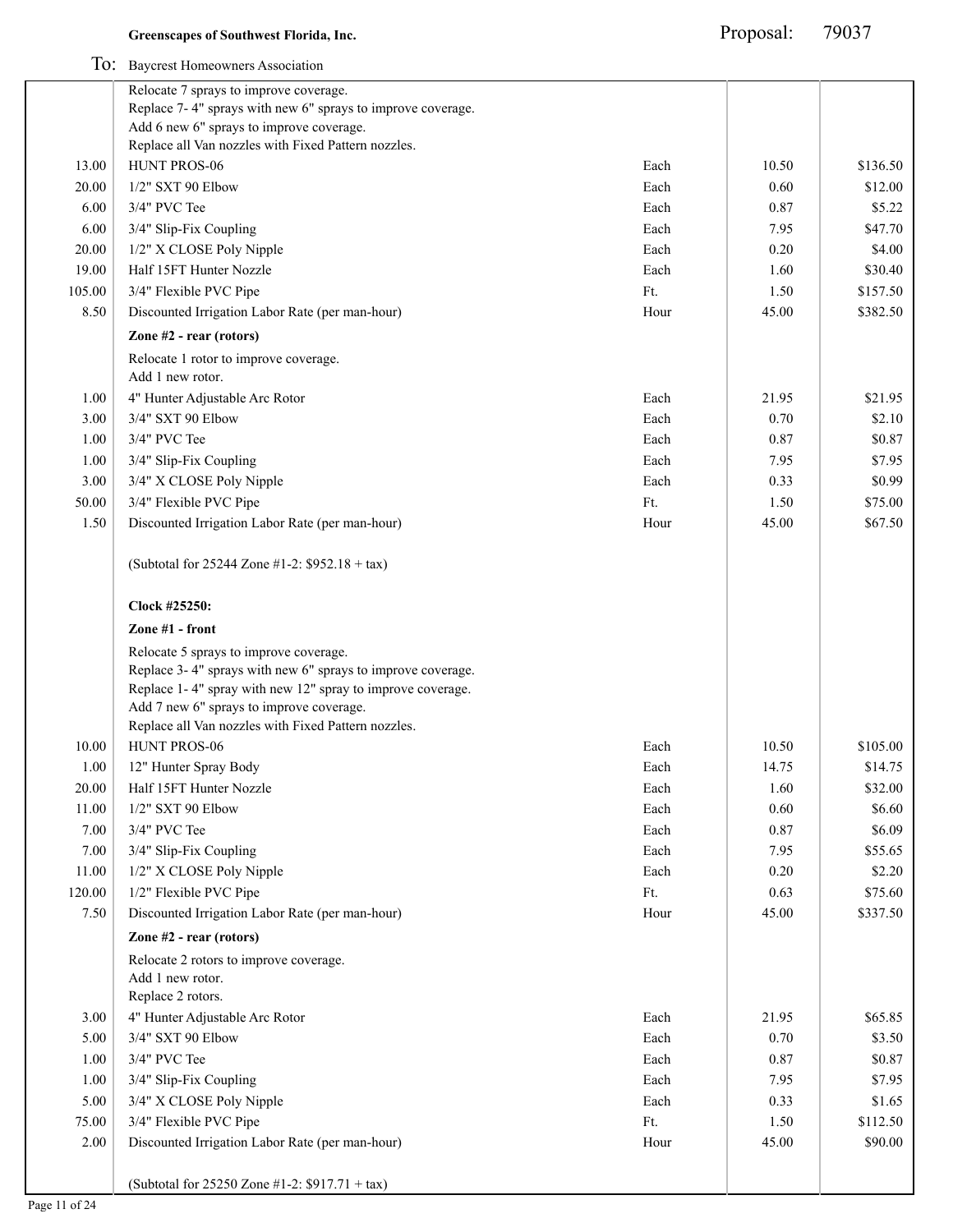To: Baycrest Homeowners Association

|        | Clock #25252:                                                                                                                                                                                                                                                         |      |       |          |
|--------|-----------------------------------------------------------------------------------------------------------------------------------------------------------------------------------------------------------------------------------------------------------------------|------|-------|----------|
|        | Zone #1 - right front                                                                                                                                                                                                                                                 |      |       |          |
|        | Relocate 4 sprays to improve coverage.<br>Replace 7-4" sprays with new 6" sprays to improve coverage.<br>Add 2 new 6" sprays to improve coverage.<br>Replace all Van nozzles with Fixed Pattern nozzles.                                                              |      |       |          |
| 9.00   | HUNT PROS-06                                                                                                                                                                                                                                                          | Each | 10.50 | \$94.50  |
| 16.00  | Half 10FT Hunter Nozzle                                                                                                                                                                                                                                               | Each | 1.60  | \$25.60  |
| 16.00  | 1/2" SXT 90 Elbow                                                                                                                                                                                                                                                     | Each | 0.60  | \$9.60   |
| 2.00   | 3/4" PVC Tee                                                                                                                                                                                                                                                          | Each | 0.87  | \$1.74   |
| 2.00   | 3/4" Slip-Fix Coupling                                                                                                                                                                                                                                                | Each | 7.95  | \$15.90  |
| 16.00  | 1/2" X CLOSE Poly Nipple                                                                                                                                                                                                                                              | Each | 0.20  | \$3.20   |
| 50.00  | 1/2" Flexible PVC Pipe                                                                                                                                                                                                                                                | Ft.  | 0.63  | \$31.50  |
| 4.20   | Discounted Irrigation Labor Rate (per man-hour)                                                                                                                                                                                                                       | Hour | 45.00 | \$189.00 |
|        | Zone #2 - left front and side                                                                                                                                                                                                                                         |      |       |          |
|        | Relocate 4 sprays to improve coverage.<br>Replace 6-4" sprays with new 6" sprays to improve coverage.<br>Add 5 new 6" sprays to improve coverage.<br>Replace all Van nozzles with Fixed Pattern nozzles.                                                              |      |       |          |
| 11.00  | HUNT PROS-06                                                                                                                                                                                                                                                          | Each | 10.50 | \$115.50 |
| 18.00  | Half 10FT Hunter Nozzle                                                                                                                                                                                                                                               | Each | 1.60  | \$28.80  |
| 13.00  | 1/2" SXT 90 Elbow                                                                                                                                                                                                                                                     | Each | 0.60  | \$7.80   |
| 5.00   | 3/4" PVC Tee                                                                                                                                                                                                                                                          | Each | 0.87  | \$4.35   |
| 5.00   | 3/4" Slip-Fix Coupling                                                                                                                                                                                                                                                | Each | 7.95  | \$39.75  |
| 13.00  | 1/2" X CLOSE Poly Nipple                                                                                                                                                                                                                                              | Each | 0.20  | \$2.60   |
| 100.00 | 1/2" Flexible PVC Pipe                                                                                                                                                                                                                                                | Ft.  | 0.63  | \$63.00  |
| 5.50   | Discounted Irrigation Labor Rate (per man-hour)                                                                                                                                                                                                                       | Hour | 45.00 | \$247.50 |
|        | Zone #3 - rear (rotors)                                                                                                                                                                                                                                               |      |       |          |
|        | Relocate 2 rotors.<br>Add 2 new rotors.                                                                                                                                                                                                                               |      |       |          |
| 2.00   | 4" Hunter Adjustable Arc Rotor                                                                                                                                                                                                                                        | Each | 21.95 | \$43.90  |
| 6.00   | 3/4" SXT 90 Elbow                                                                                                                                                                                                                                                     | Each | 0.70  | \$4.20   |
| 2.00   | 3/4" PVC Tee                                                                                                                                                                                                                                                          | Each | 0.87  | \$1.74   |
| 2.00   | 3/4" Slip-Fix Coupling                                                                                                                                                                                                                                                | Each | 7.95  | \$15.90  |
| 6.00   | 3/4" X CLOSE Poly Nipple                                                                                                                                                                                                                                              | Each | 0.33  | \$1.98   |
| 120.00 | 3/4" Flexible PVC Pipe                                                                                                                                                                                                                                                | Ft.  | 1.50  | \$180.00 |
| 2.50   | Discounted Irrigation Labor Rate (per man-hour)<br>(Subtotal for 25252 Zone #1-3: $$1,240.56 + tax$ )                                                                                                                                                                 | Hour | 45.00 | \$112.50 |
|        | Clock #25260:                                                                                                                                                                                                                                                         |      |       |          |
|        | Zone #1 - right front                                                                                                                                                                                                                                                 |      |       |          |
|        | Relocate 5 sprays to improve coverage.<br>Replace 5-4" sprays with new 6" sprays to improve coverage.<br>Replace 1-4" spray with new 12" spray to improve coverage.<br>Add 1 new 6" spray to improve coverage.<br>Replace all Van nozzles with Fixed Pattern nozzles. |      |       |          |
| 6.00   | HUNT PROS-06                                                                                                                                                                                                                                                          | Each | 10.50 | \$63.00  |
| 1.00   | 12" Hunter Spray Body                                                                                                                                                                                                                                                 | Each | 14.75 | \$14.75  |
| 11.00  | 1/2" SXT 90 Elbow                                                                                                                                                                                                                                                     | Each | 0.60  | \$6.60   |
| 1.00   | 3/4" PVC Tee                                                                                                                                                                                                                                                          | Each | 0.87  | \$0.87   |
| 1.00   | 3/4" Slip-Fix Coupling                                                                                                                                                                                                                                                | Each | 7.95  | \$7.95   |
|        |                                                                                                                                                                                                                                                                       |      |       |          |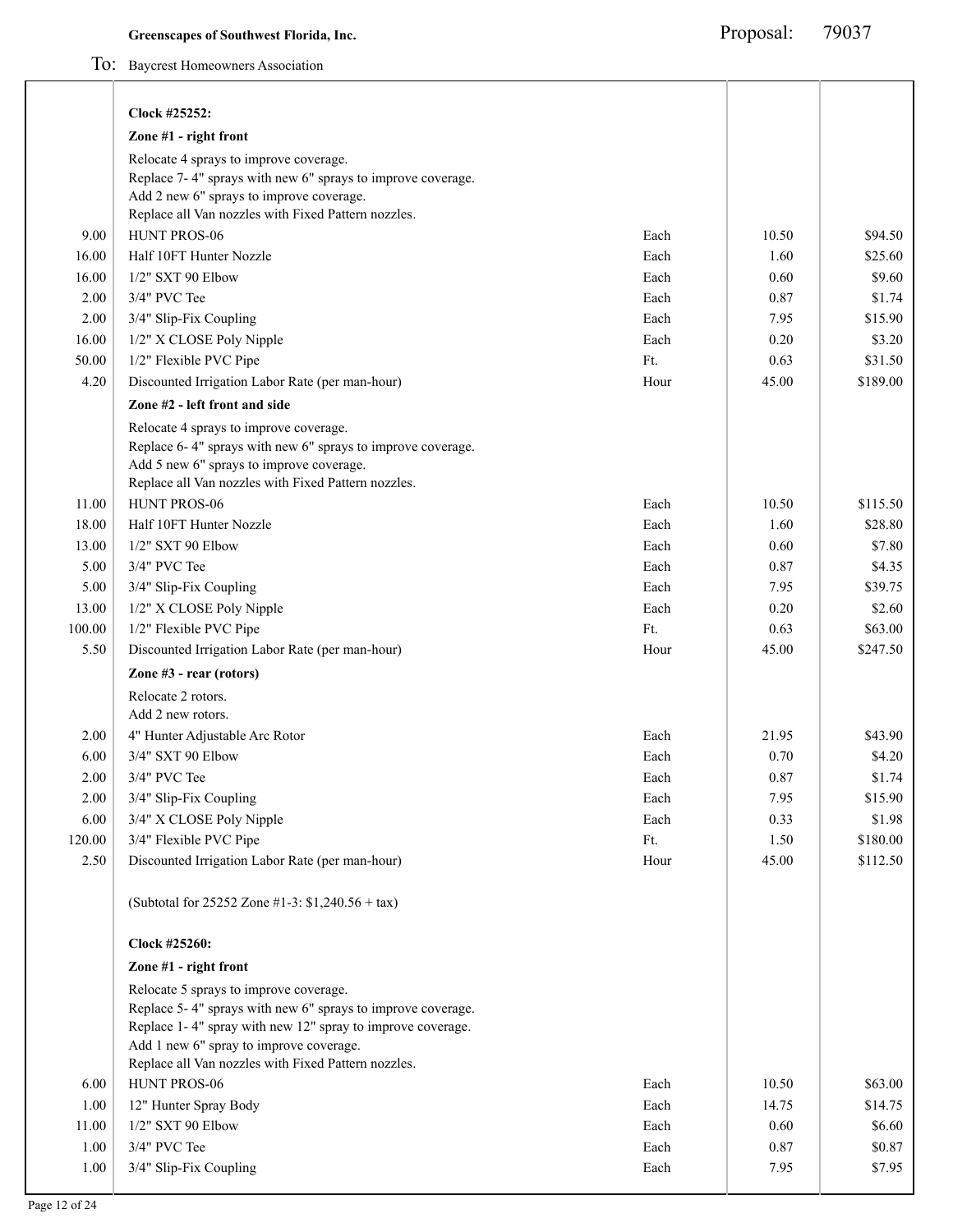|               | To: Baycrest Homeowners Association                                                                      |              |               |                    |
|---------------|----------------------------------------------------------------------------------------------------------|--------------|---------------|--------------------|
| 11.00         | 1/2" X CLOSE Poly Nipple                                                                                 | Each         | 0.20          | \$2.20             |
| 40.00         | 1/2" Flexible PVC Pipe                                                                                   | Ft.          | 0.63          | \$25.20            |
| 13.00         | Half 10FT Hunter Nozzle                                                                                  | Each         | 1.60          | \$20.80            |
| 3.50          | Discounted Irrigation Labor Rate (per man-hour)                                                          | Hour         | 45.00         | \$157.50           |
|               | Zone #2 - right side and rear                                                                            |              |               |                    |
|               | Relocate 6 sprays to improve coverage.                                                                   |              |               |                    |
|               | Replace 2-4" sprays with new 12" sprays to improve coverage.                                             |              |               |                    |
|               | Add 7 new 6" sprays to improve coverage.                                                                 |              |               |                    |
|               | Replace all Van nozzles with Fixed Pattern nozzles.                                                      |              |               |                    |
| 7.00          | HUNT PROS-06                                                                                             | Each         | 10.50         | \$73.50            |
| 2.00<br>18.00 | 12" Hunter Spray Body<br>Half 10FT Hunter Nozzle                                                         | Each<br>Each | 14.75<br>1.60 | \$29.50<br>\$28.80 |
| 19.00         | $1/2$ " SXT 90 Elbow                                                                                     | Each         | 0.60          | \$11.40            |
| 7.00          | 3/4" PVC Tee                                                                                             | Each         | 0.87          | \$6.09             |
| 7.00          | 3/4" Slip-Fix Coupling                                                                                   | Each         | 7.95          | \$55.65            |
| 19.00         | 1/2" X CLOSE Poly Nipple                                                                                 | Each         | 0.20          | \$3.80             |
| 140.00        | 1/2" Flexible PVC Pipe                                                                                   | Ft.          | 0.63          | \$88.20            |
| 4.00          | Discounted Irrigation Labor Rate (per man-hour)                                                          | Hour         | 45.00         | \$180.00           |
|               | Zone #3 - rear (rotors)                                                                                  |              |               |                    |
|               | Relocate 2 rotors.                                                                                       |              |               |                    |
|               | Add 2 new rotors.                                                                                        |              |               |                    |
| 2.00          | 4" Hunter Adjustable Arc Rotor                                                                           | Each         | 21.95         | \$43.90            |
| 6.00          | 3/4" SXT 90 Elbow                                                                                        | Each         | 0.70          | \$4.20             |
| 2.00          | 3/4" PVC Tee                                                                                             | Each         | 0.87          | \$1.74             |
| 2.00          | 3/4" Slip-Fix Coupling                                                                                   | Each         | 7.95          | \$15.90            |
| 6.00          | 3/4" X CLOSE Poly Nipple                                                                                 | Each         | 0.33          | \$1.98             |
| 110.00        | 3/4" Flexible PVC Pipe                                                                                   | Ft.          | 1.50          | \$165.00           |
| 2.50          | Discounted Irrigation Labor Rate (per man-hour)                                                          | Hour         | 45.00         | \$112.50           |
|               | (Subtotal for 25260 Zone #1-3: $$1,121.03 + tax$ )                                                       |              |               |                    |
|               | Clock #25262:                                                                                            |              |               |                    |
|               | Zone #1 - front left and side                                                                            |              |               |                    |
|               | Remove 1 spray.                                                                                          |              |               |                    |
|               | Relocate 9 sprays to improve coverage.                                                                   |              |               |                    |
|               | Replace 5-4" sprays with new 6" sprays to improve coverage.                                              |              |               |                    |
|               | Replace 2-4" sprays with new 12" sprays to improve coverage.<br>Add 4 new 6" sprays to improve coverage. |              |               |                    |
|               | Replace all Van nozzles with Fixed Pattern nozzles.                                                      |              |               |                    |
| 9.00          | HUNT PROS-06                                                                                             | Each         | 10.50         | \$94.50            |
| 2.00          | 12" Hunter Spray Body                                                                                    | Each         | 14.75         | \$29.50            |
| 18.00         | Half 10FT Hunter Nozzle                                                                                  | Each         | 1.60          | \$28.80            |
| 22.00         | 1/2" SXT 90 Elbow                                                                                        | Each         | 0.60          | \$13.20            |
| 4.00          | 3/4" PVC Tee                                                                                             | Each         | 0.87          | \$3.48             |
| 4.00          | 3/4" Slip-Fix Coupling                                                                                   | Each         | 7.95          | \$31.80            |
| 22.00         | 1/2" X CLOSE Poly Nipple                                                                                 | Each         | 0.20          | \$4.40             |
| 1.00          | 1/2" Threaded Cap                                                                                        | Each         | 0.98          | \$0.98             |
| 110.00        | 1/2" Flexible PVC Pipe                                                                                   | Ft.          | 0.63          | \$69.30            |
| 7.00          | Discounted Irrigation Labor Rate (per man-hour)                                                          | Hour         | 45.00         | \$315.00           |
|               | Zone #2 - zone is acceptable                                                                             |              |               |                    |
|               | Zone #3 - left side and rear                                                                             |              |               |                    |
|               |                                                                                                          |              |               |                    |
|               |                                                                                                          |              |               |                    |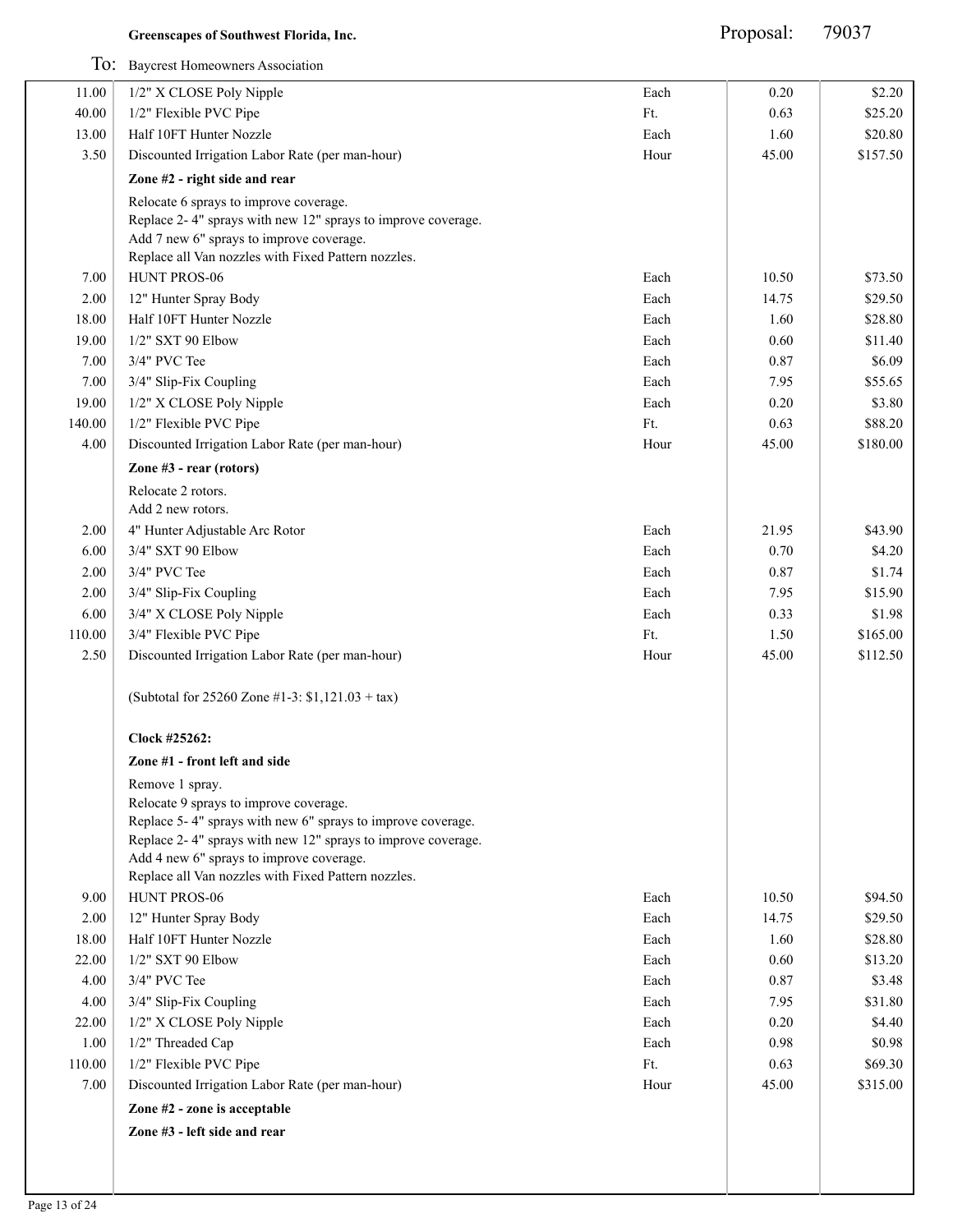|        | To: Baycrest Homeowners Association                         |      |       |          |
|--------|-------------------------------------------------------------|------|-------|----------|
|        | Relocate 6 sprays to improve coverage.                      |      |       |          |
|        | Add 3 new 6" sprays to improve coverage.                    |      |       |          |
|        | Replace all Van nozzles with Fixed Pattern nozzles.         |      |       |          |
| 3.00   | HUNT PROS-06                                                | Each | 10.50 | \$31.50  |
| 14.00  | Half 10FT Hunter Nozzle                                     | Each | 1.60  | \$22.40  |
| 15.00  | 1/2" SXT 90 Elbow                                           | Each | 0.60  | \$9.00   |
| 3.00   | 3/4" PVC Tee                                                | Each | 0.87  | \$2.61   |
| 3.00   | 3/4" Slip-Fix Coupling                                      | Each | 7.95  | \$23.85  |
| 15.00  | 1/2" X CLOSE Poly Nipple                                    | Each | 0.20  | \$3.00   |
| 75.00  | 1/2" Flexible PVC Pipe                                      | Ft.  | 0.63  | \$47.25  |
| 4.50   | Discounted Irrigation Labor Rate (per man-hour)             | Hour | 45.00 | \$202.50 |
|        | (Subtotal for 25262 Zone #1-3: \$933.07 + tax)              |      |       |          |
|        | Clock #25270:                                               |      |       |          |
|        | Zone #1 - right front                                       |      |       |          |
|        | Relocate 11 sprays to improve coverage.                     |      |       |          |
|        | Replace 5-4" sprays with new 6" sprays to improve coverage. |      |       |          |
|        | Add 4 new 6" sprays to improve coverage.                    |      |       |          |
| 9.00   | HUNT PROS-06                                                | Each | 10.50 | \$94.50  |
| 25.00  | 1/2" SXT 90 Elbow                                           | Each | 0.60  | \$15.00  |
| 4.00   | 3/4" PVC Tee                                                | Each | 0.87  | \$3.48   |
| 4.00   | 3/4" Slip-Fix Coupling                                      | Each | 7.95  | \$31.80  |
| 25.00  | 1/2" X CLOSE Poly Nipple                                    | Each | 0.20  | \$5.00   |
| 115.00 | 1/2" Flexible PVC Pipe                                      | Ft.  | 0.63  | \$72.45  |
| 18.00  | Half 10FT Hunter Nozzle                                     | Each | 1.60  | \$28.80  |
| 7.50   | Discounted Irrigation Labor Rate (per man-hour)             | Hour | 45.00 | \$337.50 |
|        | Zone #2 - right side and rear                               |      |       |          |
|        | Relocate 6 sprays to improve coverage.                      |      |       |          |
|        | Replace 1-4" spray with new 6" spray to improve coverage.   |      |       |          |
|        | Replace 1-4" spray with new 12" spray to improve coverage.  |      |       |          |
|        | Add 3 new 6" sprays to improve coverage.                    |      |       |          |
|        | Replace all Van nozzles with Fixed Pattern nozzles.         |      |       |          |
| 4.00   | HUNT PROS-06                                                | Each | 10.50 | \$42.00  |
| 1.00   | 12" Hunter Spray Body                                       | Each | 14.75 | \$14.75  |
| 16.00  | Half 10FT Hunter Nozzle                                     | Each | 1.60  | \$25.60  |
| 15.00  | 1/2" SXT 90 Elbow                                           | Each | 0.60  | \$9.00   |
| 3.00   | 3/4" PVC Tee                                                | Each | 0.87  | \$2.61   |
| 3.00   | 3/4" Slip-Fix Coupling                                      | Each | 7.95  | \$23.85  |
| 15.00  | 1/2" X CLOSE Poly Nipple                                    | Each | 0.20  | \$3.00   |
| 75.00  | 1/2" Flexible PVC Pipe                                      | Ft.  | 0.63  | \$47.25  |
| 5.00   | Discounted Irrigation Labor Rate (per man-hour)             | Hour | 45.00 | \$225.00 |
|        | (Subtotal for 25270 Zone #1-2: \$981.59 + tax)              |      |       |          |
|        | Clock #25272:                                               |      |       |          |
|        | Zone #1 - front center and rear                             |      |       |          |
|        | Relocate 4 sprays to improve coverage.                      |      |       |          |
|        | Replace 7-4" sprays with new 6" sprays to improve coverage. |      |       |          |
|        | Replace 1-4" spray with new 12" spray to improve coverage.  |      |       |          |
|        | Add 2 new 6" sprays to improve coverage.                    |      |       |          |
|        | Add 1 new bubbler.                                          |      |       |          |
| 9.00   | HUNT PROS-06                                                | Each | 10.50 | \$94.50  |
| 1.00   | 12" Hunter Spray Body                                       | Each | 14.75 | \$14.75  |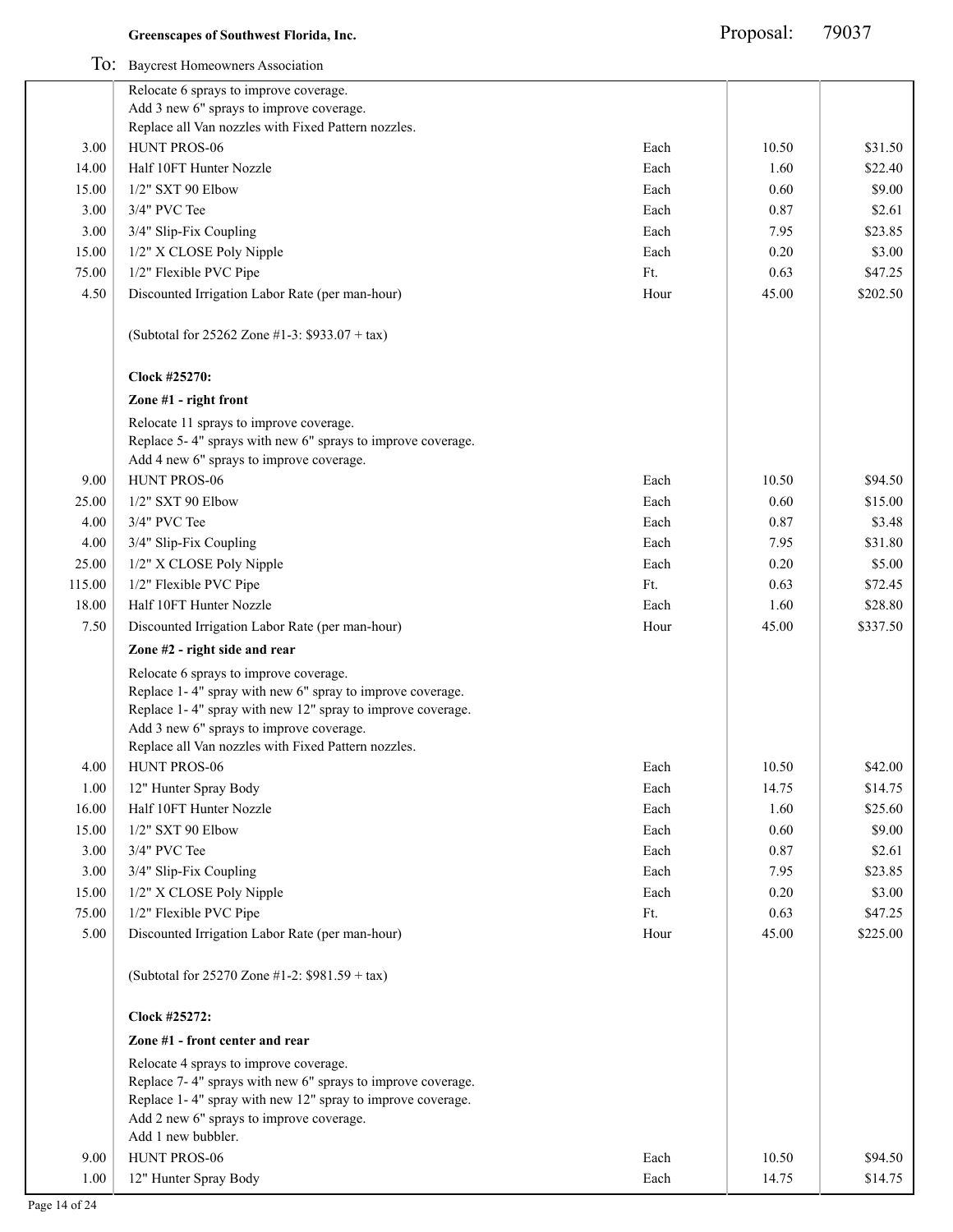|                | To: Baycrest Homeowners Association                                                                                                                                                                               |              |              |                   |
|----------------|-------------------------------------------------------------------------------------------------------------------------------------------------------------------------------------------------------------------|--------------|--------------|-------------------|
| 18.00          | Half 10FT Hunter Nozzle                                                                                                                                                                                           | Each         | 1.60         | \$28.80           |
| 10.00          | 1/2" SXT 90 Elbow                                                                                                                                                                                                 | Each         | 0.60         | \$6.00            |
| 2.00           | 3/4" PVC Tee                                                                                                                                                                                                      | Each         | 0.87         | \$1.74            |
| 2.00           | 3/4" Slip-Fix Coupling                                                                                                                                                                                            | Each         | 7.95         | \$15.90           |
| 10.00          | 1/2" X CLOSE Poly Nipple                                                                                                                                                                                          | Each         | 0.20         | \$2.00            |
| 55.00          | 1/2" Flexible PVC Pipe                                                                                                                                                                                            | Ft.          | 0.63         | \$34.65           |
| 1.00           | Adjustable Flood Bubbler                                                                                                                                                                                          | Each         | 2.28         | \$2.28            |
| 4.00           | Discounted Irrigation Labor Rate (per man-hour)                                                                                                                                                                   | Hour         | 45.00        | \$180.00          |
|                |                                                                                                                                                                                                                   |              |              |                   |
|                | (Subtotal for 25272 Zone #1: $$380.62 + tax$ )                                                                                                                                                                    |              |              |                   |
|                | Clock #25274:<br>Zone #1 - front right and side                                                                                                                                                                   |              |              |                   |
|                |                                                                                                                                                                                                                   |              |              |                   |
|                | Relocate 3 sprays to improve coverage.<br>Replace 2 - 4" sprays with new 6" sprays to improve coverage.<br>Replace 1 - 4" spray with new 12" spray to improve coverage.                                           |              |              |                   |
|                | Add 4 new 6" sprays to improve coverage.<br>HUNT PROS-06                                                                                                                                                          |              |              |                   |
| 6.00           |                                                                                                                                                                                                                   | Each         | 10.50        | \$63.00           |
| 1.00           | 12" Hunter Spray Body                                                                                                                                                                                             | Each         | 14.75        | \$14.75           |
| 15.00          | Half 10FT Hunter Nozzle                                                                                                                                                                                           | Each         | 1.60         | \$24.00           |
| 10.00          | 1/2" SXT 90 Elbow                                                                                                                                                                                                 | Each         | 0.60         | \$6.00            |
| 4.00           | 3/4" PVC Tee                                                                                                                                                                                                      | Each         | 0.87         | \$3.48            |
| 4.00           | 3/4" Slip-Fix Coupling                                                                                                                                                                                            | Each         | 7.95         | \$31.80           |
| 10.00          | 1/2" X CLOSE Poly Nipple                                                                                                                                                                                          | Each         | 0.20         | \$2.00            |
| 75.00          | 1/2" Flexible PVC Pipe                                                                                                                                                                                            | Ft.          | 0.63         | \$47.25           |
| 4.50           | Discounted Irrigation Labor Rate (per man-hour)                                                                                                                                                                   | Hour         | 45.00        | \$202.50          |
|                | Zone #2 - left side and rear                                                                                                                                                                                      |              |              |                   |
|                | Relocate 5 sprays to improve coverage.<br>Replace 5-4" sprays with new 6" sprays to improve coverage.<br>Replace 2-4" sprays with new 12" sprays to improve coverage.<br>Add 2 new 6" sprays to improve coverage. |              |              |                   |
| 7.00           | HUNT PROS-06                                                                                                                                                                                                      | Each         | 10.50        | \$73.50           |
| 2.00           | 12" Hunter Spray Body                                                                                                                                                                                             |              | 14.75        | \$29.50           |
|                | Half 10FT Hunter Nozzle                                                                                                                                                                                           | Each         |              | \$25.60           |
| 16.00<br>12.00 | 1/2" SXT 90 Elbow                                                                                                                                                                                                 | Each<br>Each | 1.60<br>0.60 | \$7.20            |
| 2.00           | 3/4" PVC Tee                                                                                                                                                                                                      | Each         | 0.87         | \$1.74            |
| $2.00\,$       | 3/4" Slip-Fix Coupling                                                                                                                                                                                            | Each         | 7.95         | \$15.90           |
| 12.00          | 1/2" X CLOSE Poly Nipple                                                                                                                                                                                          | Each         | 0.20         | \$2.40            |
| 60.00          | 1/2" Flexible PVC Pipe                                                                                                                                                                                            | Ft.          | 0.63         | \$37.80           |
| 3.25           | Discounted Irrigation Labor Rate (per man-hour)                                                                                                                                                                   | Hour         | 45.00        | \$146.25          |
|                | (Subtotal for 25274 Zone #1-2: \$734.67 + tax)                                                                                                                                                                    |              |              |                   |
|                | Clock #25280:                                                                                                                                                                                                     |              |              |                   |
|                | Zone #1 - right side and front                                                                                                                                                                                    |              |              |                   |
|                | Relocate 3 sprays to improve coverage.                                                                                                                                                                            |              |              |                   |
|                | Replace 6-4" sprays with new 6" sprays to improve coverage.<br>Replace 2-4" sprays with new 12" sprays to improve coverage.                                                                                       |              |              |                   |
|                | Add 3 new 6" sprays to improve coverage.                                                                                                                                                                          |              |              |                   |
| 9.00           | HUNT PROS-06                                                                                                                                                                                                      | Each         | 10.50        | \$94.50           |
| 2.00           | 12" Hunter Spray Body                                                                                                                                                                                             | Each         | 14.75        | \$29.50           |
| 15.00<br>9.00  | Half 10FT Hunter Nozzle<br>1/2" SXT 90 Elbow                                                                                                                                                                      | Each<br>Each | 1.60<br>0.60 | \$24.00<br>\$5.40 |
|                |                                                                                                                                                                                                                   |              |              |                   |
| 3.00           | 3/4" PVC Tee                                                                                                                                                                                                      | Each         | 0.87         | \$2.61            |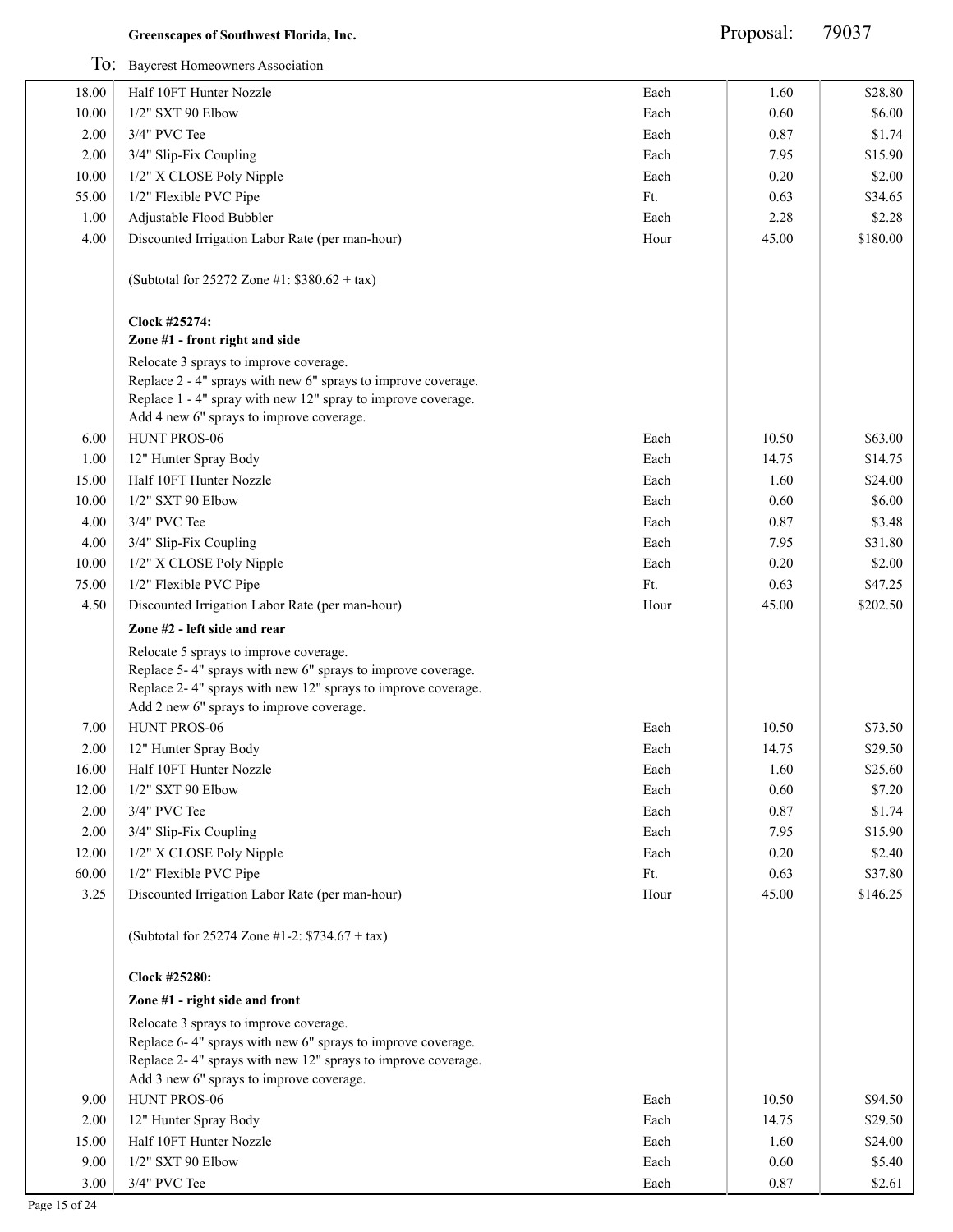|        | To: Baycrest Homeowners Association                                                                      |      |       |          |
|--------|----------------------------------------------------------------------------------------------------------|------|-------|----------|
| 3.00   | 3/4" Slip-Fix Coupling                                                                                   | Each | 7.95  | \$23.85  |
| 9.00   | 1/2" X CLOSE Poly Nipple                                                                                 | Each | 0.20  | \$1.80   |
| 30.00  | 1/2" Flexible PVC Pipe                                                                                   | Ft.  | 0.63  | \$18.90  |
| 3.00   | Discounted Irrigation Labor Rate (per man-hour)                                                          | Hour | 45.00 | \$135.00 |
|        | Zone #2 - side and rear                                                                                  |      |       |          |
|        | Relocate 4 sprays to improve coverage.                                                                   |      |       |          |
|        | Replace 5-4" sprays with new 6" sprays to improve coverage.                                              |      |       |          |
|        | Add 6 new 6" sprays to improve coverage.                                                                 |      |       |          |
| 11.00  | HUNT PROS-06                                                                                             | Each | 10.50 | \$115.50 |
| 16.00  | Half 10FT Hunter Nozzle                                                                                  | Each | 1.60  | \$25.60  |
| 14.00  | 1/2" SXT 90 Elbow                                                                                        | Each | 0.60  | \$8.40   |
| 6.00   | 3/4" PVC Tee                                                                                             | Each | 0.87  | \$5.22   |
| 6.00   | 3/4" Slip-Fix Coupling                                                                                   | Each | 7.95  | \$47.70  |
| 16.00  | 1/2" X CLOSE Poly Nipple                                                                                 | Each | 0.20  | \$3.20   |
| 110.00 | 1/2" Flexible PVC Pipe                                                                                   | Ft.  | 0.63  | \$69.30  |
| 5.00   | Discounted Irrigation Labor Rate (per man-hour)                                                          | Hour | 45.00 | \$225.00 |
|        | (Subtotal for 25280 Zone #1-2: \$835.48 + tax)                                                           |      |       |          |
|        | Clock #25282:                                                                                            |      |       |          |
|        | Zone #1 - front center and rear                                                                          |      |       |          |
|        | Relocate 4 sprays to improve coverage.                                                                   |      |       |          |
|        | Replace 10-4" sprays with new 6" sprays to improve coverage.                                             |      |       |          |
|        | Add 4 new 6" sprays to improve coverage.                                                                 |      |       |          |
|        | Replace all Van nozzles with Fixed Pattern nozzles.                                                      |      |       |          |
| 14.00  | HUNT PROS-06                                                                                             | Each | 10.50 | \$147.00 |
| 18.00  | Half 10FT Hunter Nozzle                                                                                  | Each | 1.60  | \$28.80  |
| 12.00  | 1/2" SXT 90 Elbow                                                                                        | Each | 0.60  | \$7.20   |
| 4.00   | 3/4" PVC Tee                                                                                             | Each | 0.87  | \$3.48   |
| 4.00   | 3/4" Slip-Fix Coupling                                                                                   | Each | 7.95  | \$31.80  |
| 12.00  | 1/2" X CLOSE Poly Nipple                                                                                 | Each | 0.20  | \$2.40   |
| 80.00  | 1/2" Flexible PVC Pipe                                                                                   | Ft.  | 0.63  | \$50.40  |
| 4.25   | Discounted Irrigation Labor Rate (per man-hour)                                                          | Hour | 45.00 | \$191.25 |
|        | (Subtotal for 25282 Zone #1: $$462.33 + tax$ )                                                           |      |       |          |
|        | Clock #25284:                                                                                            |      |       |          |
|        | Zone #1 - front right and side                                                                           |      |       |          |
|        | Relocate 3 sprays to improve coverage.                                                                   |      |       |          |
|        | Replace 6-4" sprays with new 6" sprays to improve coverage.                                              |      |       |          |
|        | Replace 1-4" sprays with new 12" sprays to improve coverage.<br>Add 3 new 6" sprays to improve coverage. |      |       |          |
| 9.00   | HUNT PROS-06                                                                                             | Each | 10.50 | \$94.50  |
| 1.00   | 12" Hunter Spray Body                                                                                    | Each | 14.75 | \$14.75  |
| 15.00  | Half 10FT Hunter Nozzle                                                                                  | Each | 1.60  | \$24.00  |
| 9.00   | $1/2$ " SXT 90 Elbow                                                                                     | Each | 0.60  | \$5.40   |
| 3.00   | 3/4" PVC Tee                                                                                             | Each | 0.87  | \$2.61   |
| 3.00   | 3/4" Slip-Fix Coupling                                                                                   | Each | 7.95  | \$23.85  |
| 9.00   | 1/2" X CLOSE Poly Nipple                                                                                 | Each | 0.20  | \$1.80   |
| 50.00  | 1/2" Flexible PVC Pipe                                                                                   | Ft.  | 0.63  | \$31.50  |
| 2.75   | Discounted Irrigation Labor Rate (per man-hour)                                                          | Hour | 45.00 | \$123.75 |
|        |                                                                                                          |      |       |          |
|        | Zone #2 - front left and rear                                                                            |      |       |          |
|        |                                                                                                          |      |       |          |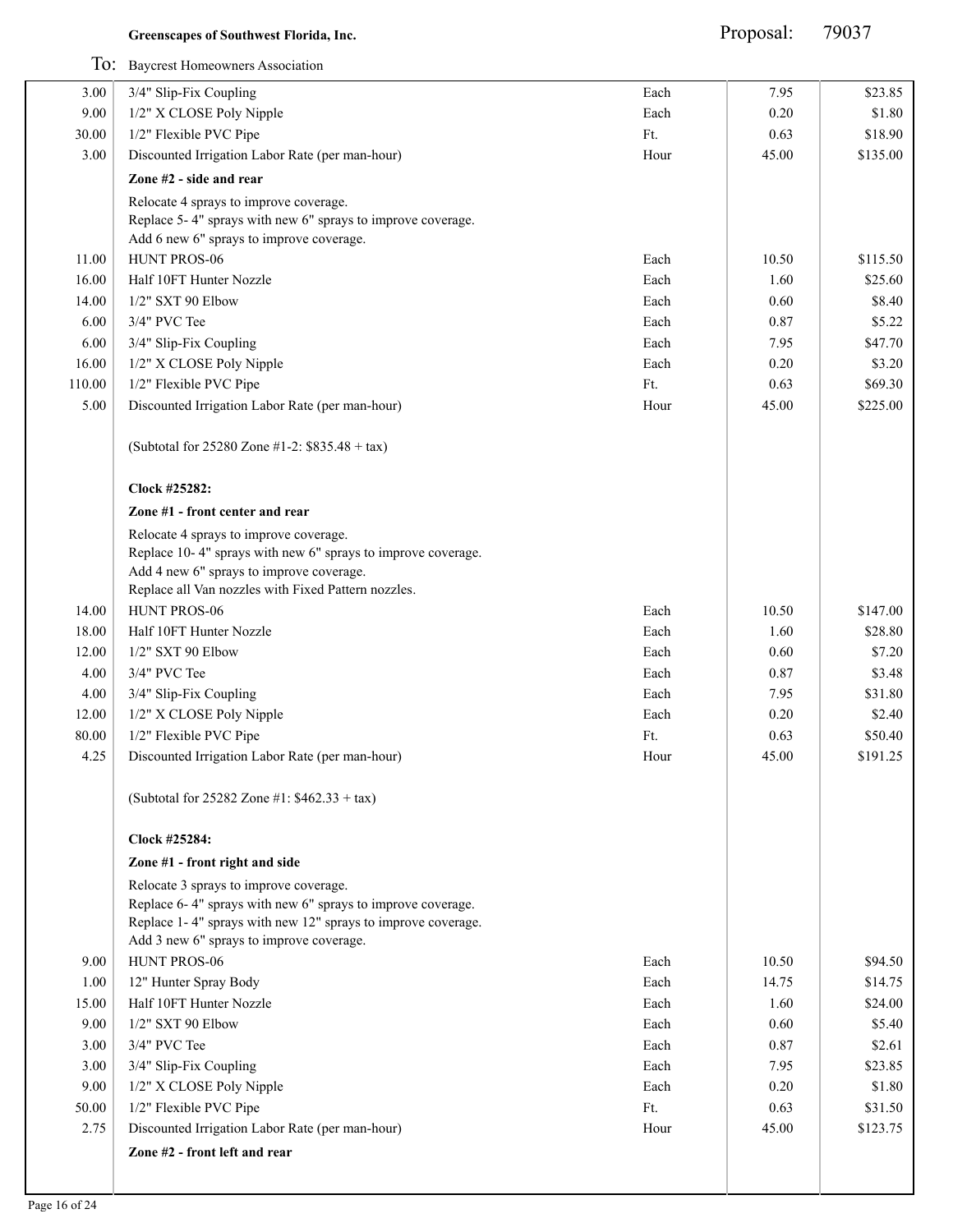|       | To: Baycrest Homeowners Association                                                                                                                                   |      |       |          |
|-------|-----------------------------------------------------------------------------------------------------------------------------------------------------------------------|------|-------|----------|
|       | Relocate 7 sprays to improve coverage.                                                                                                                                |      |       |          |
|       | Replace 4-4" sprays with new 6" sprays to improve coverage.                                                                                                           |      |       |          |
|       | Add 4 new 6" sprays to improve coverage.                                                                                                                              |      |       |          |
| 8.00  | HUNT PROS-06                                                                                                                                                          | Each | 10.50 | \$84.00  |
| 15.00 | Half 10FT Hunter Nozzle                                                                                                                                               | Each | 1.60  | \$24.00  |
| 18.00 | 1/2" SXT 90 Elbow                                                                                                                                                     | Each | 0.60  | \$10.80  |
| 4.00  | 3/4" PVC Tee                                                                                                                                                          | Each | 0.87  | \$3.48   |
| 4.00  | 3/4" Slip-Fix Coupling                                                                                                                                                | Each | 7.95  | \$31.80  |
| 18.00 | 1/2" X CLOSE Poly Nipple                                                                                                                                              | Each | 0.20  | \$3.60   |
| 95.00 | 1/2" Flexible PVC Pipe                                                                                                                                                | Ft.  | 0.63  | \$59.85  |
| 4.25  | Discounted Irrigation Labor Rate (per man-hour)                                                                                                                       | Hour | 45.00 | \$191.25 |
|       | (Subtotal for 25284 Zone #1-2: \$730.94 + tax)                                                                                                                        |      |       |          |
|       | Clock #25290:                                                                                                                                                         |      |       |          |
|       | Zone #1 - front right and side                                                                                                                                        |      |       |          |
|       | Relocate 7 sprays to improve coverage.<br>Replace 6-4" sprays with new 6" sprays to improve coverage.<br>Add 4 new 6" sprays to improve coverage.                     |      |       |          |
| 10.00 | HUNT PROS-06                                                                                                                                                          | Each | 10.50 | \$105.00 |
| 18.00 | Half 10FT Hunter Nozzle                                                                                                                                               | Each | 1.60  | \$28.80  |
| 18.00 | 1/2" SXT 90 Elbow                                                                                                                                                     | Each | 0.60  | \$10.80  |
| 4.00  | 3/4" PVC Tee                                                                                                                                                          | Each | 0.87  | \$3.48   |
| 4.00  | 3/4" Slip-Fix Coupling                                                                                                                                                | Each | 7.95  | \$31.80  |
| 18.00 | 1/2" X CLOSE Poly Nipple                                                                                                                                              | Each | 0.20  | \$3.60   |
| 85.00 | 1/2" Flexible PVC Pipe                                                                                                                                                | Ft.  | 0.63  | \$53.55  |
| 7.00  | Discounted Irrigation Labor Rate (per man-hour)                                                                                                                       | Hour | 45.00 | \$315.00 |
|       | Zone #2 - right side and rear                                                                                                                                         |      |       |          |
|       | Relocate 6 sprays to improve coverage.                                                                                                                                |      |       |          |
|       | Replace 5-4" sprays with new 6" sprays to improve coverage.                                                                                                           |      |       |          |
|       | Replace 3-4" sprays with new 12" sprays to improve coverage.                                                                                                          |      |       |          |
|       | Add 4 new 6" sprays to improve coverage.                                                                                                                              |      |       |          |
| 12.00 | <b>HUNT PROS-06</b>                                                                                                                                                   | Each | 10.50 | \$126.00 |
| 3.00  | 12" Hunter Spray Body                                                                                                                                                 | Each | 14.75 | \$44.25  |
| 14.00 | Half 10FT Hunter Nozzle                                                                                                                                               | Each | 1.60  | \$22.40  |
| 16.00 | 1/2" SXT 90 Elbow                                                                                                                                                     | Each | 0.60  | \$9.60   |
| 4.00  | 3/4" PVC Tee                                                                                                                                                          | Each | 0.87  | \$3.48   |
| 4.00  | 3/4" Slip-Fix Coupling                                                                                                                                                | Each | 7.95  | \$31.80  |
| 16.00 | 1/2" X CLOSE Poly Nipple                                                                                                                                              | Each | 0.20  | \$3.20   |
| 90.00 | 1/2" Flexible PVC Pipe                                                                                                                                                | Ft.  | 0.63  | \$56.70  |
| 6.00  | Discounted Irrigation Labor Rate (per man-hour)                                                                                                                       | Hour | 45.00 | \$270.00 |
|       | (Subtotal for 25290 Zone #1-2: \$1,119.46 + tax)                                                                                                                      |      |       |          |
|       | Clock #25292:                                                                                                                                                         |      |       |          |
|       | Zone #1 - center front and rear                                                                                                                                       |      |       |          |
|       | Relocate 6 sprays to improve coverage.<br>Replace 8-4" sprays with new 6" sprays to improve coverage.<br>Replace 3-4" sprays with new 12" sprays to improve coverage. |      |       |          |
|       | Add 4 new 6" sprays to improve coverage.                                                                                                                              |      |       |          |
| 12.00 | HUNT PROS-06                                                                                                                                                          | Each | 10.50 | \$126.00 |
| 3.00  | 12" Hunter Spray Body                                                                                                                                                 | Each | 14.75 | \$44.25  |
| 19.00 | Half 10FT Hunter Nozzle                                                                                                                                               | Each | 1.60  | \$30.40  |
| 16.00 | 1/2" SXT 90 Elbow                                                                                                                                                     | Each | 0.60  | \$9.60   |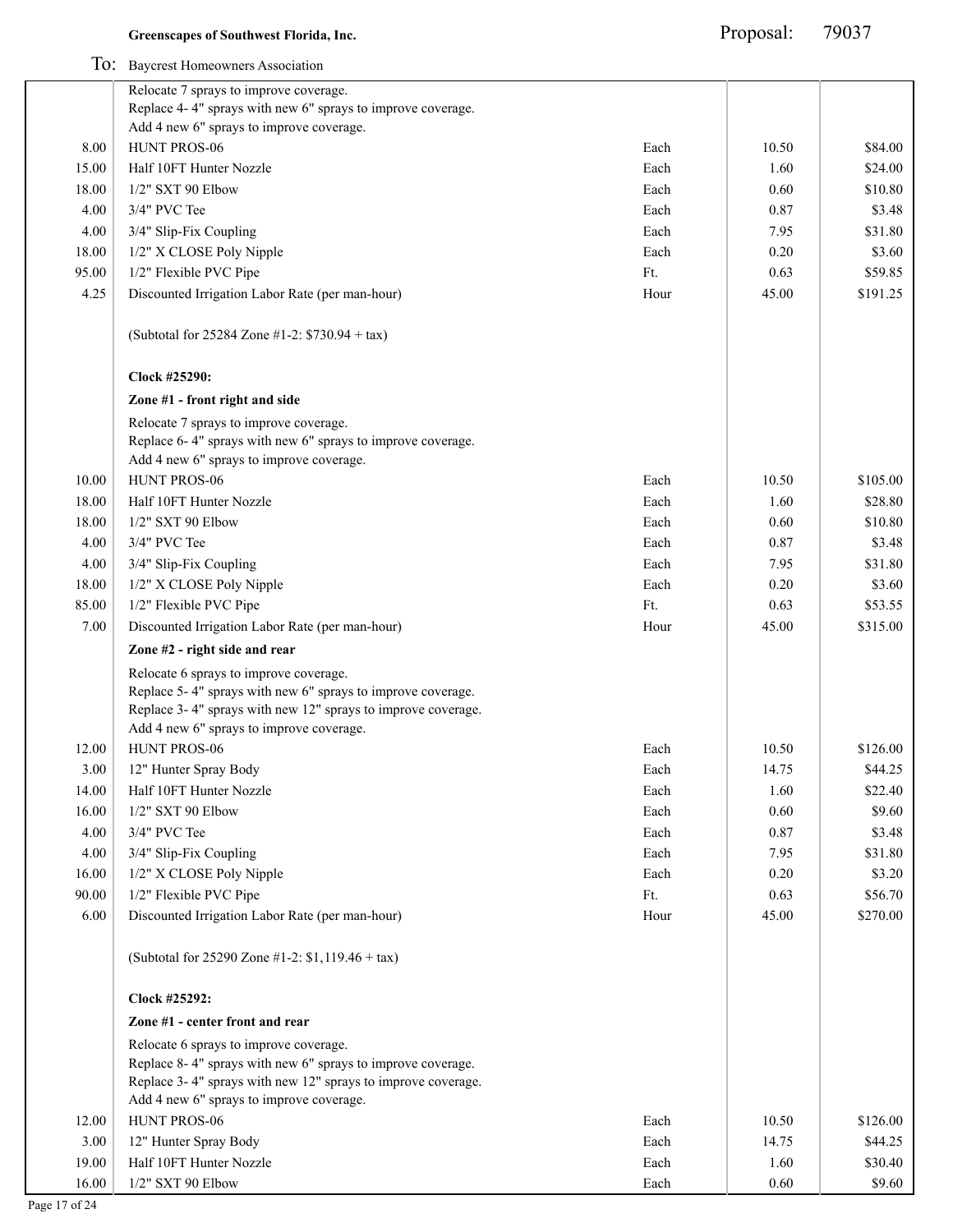Proposal: 79037

|       | To: Baycrest Homeowners Association                                                                                                                                                                                                              |      |       |          |
|-------|--------------------------------------------------------------------------------------------------------------------------------------------------------------------------------------------------------------------------------------------------|------|-------|----------|
| 4.00  | 3/4" PVC Tee                                                                                                                                                                                                                                     | Each | 0.87  | \$3.48   |
| 4.00  | 3/4" Slip-Fix Coupling                                                                                                                                                                                                                           | Each | 7.95  | \$31.80  |
| 16.00 | 1/2" X CLOSE Poly Nipple                                                                                                                                                                                                                         | Each | 0.20  | \$3.20   |
| 90.00 | 1/2" Flexible PVC Pipe                                                                                                                                                                                                                           | Ft.  | 0.63  | \$56.70  |
| 6.00  | Discounted Irrigation Labor Rate (per man-hour)                                                                                                                                                                                                  | Hour | 45.00 | \$270.00 |
|       | (Subtotal for 25292 Zone #1: $$575.43 + tax$ )                                                                                                                                                                                                   |      |       |          |
|       | Clock #25294:                                                                                                                                                                                                                                    |      |       |          |
|       | Zone #1 - left front and side                                                                                                                                                                                                                    |      |       |          |
|       | Relocate 5 sprays to improve coverage.<br>Replace 5-4" sprays with new 6" sprays to improve coverage.<br>Add 4 new 6" sprays to improve coverage.<br>Replace all Van nozzles with Fixed Pattern nozzles.                                         |      |       |          |
| 9.00  | HUNT PROS-06                                                                                                                                                                                                                                     | Each | 10.50 | \$94.50  |
| 17.00 | Half 10FT Hunter Nozzle                                                                                                                                                                                                                          | Each | 1.60  | \$27.20  |
| 14.00 | 1/2" SXT 90 Elbow                                                                                                                                                                                                                                | Each | 0.60  | \$8.40   |
| 4.00  | 3/4" PVC Tee                                                                                                                                                                                                                                     | Each | 0.87  | \$3.48   |
| 4.00  | 3/4" Slip-Fix Coupling                                                                                                                                                                                                                           | Each | 7.95  | \$31.80  |
| 14.00 | 1/2" X CLOSE Poly Nipple                                                                                                                                                                                                                         | Each | 0.20  | \$2.80   |
| 80.00 | 1/2" Flexible PVC Pipe                                                                                                                                                                                                                           | Ft.  | 0.63  | \$50.40  |
| 5.50  | Discounted Irrigation Labor Rate (per man-hour)                                                                                                                                                                                                  | Hour | 45.00 | \$247.50 |
|       | Zone #2 - left side and rear                                                                                                                                                                                                                     |      |       |          |
|       | Relocate 7 sprays to improve coverage.<br>Add 2 new 6" sprays to improve coverage.<br>Replace all Van nozzles with Fixed Pattern nozzles.                                                                                                        |      |       |          |
| 2.00  | HUNT PROS-06                                                                                                                                                                                                                                     | Each | 10.50 | \$21.00  |
| 13.00 | Half 10FT Hunter Nozzle                                                                                                                                                                                                                          | Each | 1.60  | \$20.80  |
| 16.00 | 1/2" SXT 90 Elbow                                                                                                                                                                                                                                | Each | 0.60  | \$9.60   |
| 2.00  | 3/4" PVC Tee                                                                                                                                                                                                                                     | Each | 0.87  | \$1.74   |
| 2.00  | 3/4" Slip-Fix Coupling                                                                                                                                                                                                                           | Each | 7.95  | \$15.90  |
| 16.00 | 1/2" X CLOSE Poly Nipple                                                                                                                                                                                                                         | Each | 0.20  | \$3.20   |
| 60.00 | 1/2" Flexible PVC Pipe                                                                                                                                                                                                                           | Ft.  | 0.63  | \$37.80  |
| 4.25  | Discounted Irrigation Labor Rate (per man-hour)                                                                                                                                                                                                  | Hour | 45.00 | \$191.25 |
|       | (Subtotal for 25294 Zone #1-2: $$767.37 + tax$ )                                                                                                                                                                                                 |      |       |          |
|       | Clock #25300:                                                                                                                                                                                                                                    |      |       |          |
|       | Zone #1 - right front and side                                                                                                                                                                                                                   |      |       |          |
|       | Relocate 5 sprays to improve coverage.<br>Replace 5-4" sprays with new 6" sprays to improve coverage.<br>Replace 3-4" sprays with 12" sprays.<br>Add 7 new 6" sprays to improve coverage.<br>Replace all Van nozzles with Fixed Pattern nozzles. |      |       |          |
| 13.00 | HUNT PROS-06                                                                                                                                                                                                                                     | Each | 10.50 | \$136.50 |
| 3.00  | 12" Hunter Spray Body                                                                                                                                                                                                                            | Each | 14.75 | \$44.25  |
| 20.00 | Half 10FT Hunter Nozzle                                                                                                                                                                                                                          | Each | 1.60  | \$32.00  |
| 17.00 | 1/2" SXT 90 Elbow                                                                                                                                                                                                                                | Each | 0.60  | \$10.20  |
| 7.00  | 3/4" PVC Tee                                                                                                                                                                                                                                     | Each | 0.87  | \$6.09   |
| 7.00  | 3/4" Slip-Fix Coupling                                                                                                                                                                                                                           | Each | 7.95  | \$55.65  |
| 17.00 | 1/2" X CLOSE Poly Nipple                                                                                                                                                                                                                         | Each | 0.20  | \$3.40   |
| 7.50  | Discounted Irrigation Labor Rate (per man-hour)                                                                                                                                                                                                  | Hour | 45.00 | \$337.50 |
|       | Zone #2 - right side and rear                                                                                                                                                                                                                    |      |       |          |
|       |                                                                                                                                                                                                                                                  |      |       |          |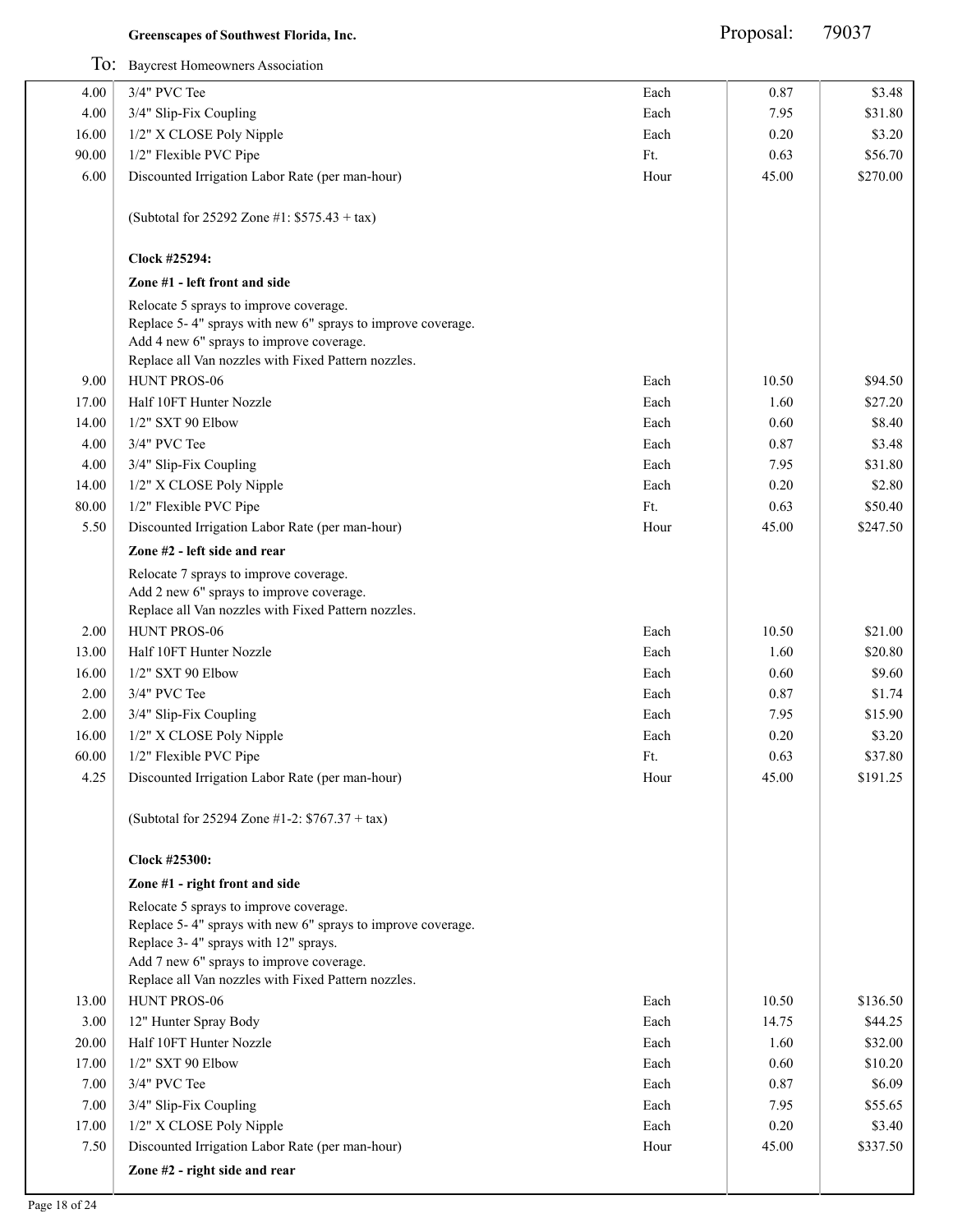|        | Relocate 1 spray to improve coverage.                                                                                                                                                     |      |       |                  |
|--------|-------------------------------------------------------------------------------------------------------------------------------------------------------------------------------------------|------|-------|------------------|
|        | Replace 4 - 4" sprays with new 6" sprays to improve coverage.                                                                                                                             |      |       |                  |
|        | Replace 2-4" sprays with 12" sprays.                                                                                                                                                      |      |       |                  |
|        | Add 4 new 6" sprays to improve coverage.                                                                                                                                                  |      |       |                  |
|        | Replace all Van nozzles with Fixed Pattern nozzles.                                                                                                                                       |      |       |                  |
| 8.00   | HUNT PROS-06                                                                                                                                                                              | Each | 10.50 | \$84.00          |
| 2.00   | 12" Hunter Spray Body                                                                                                                                                                     | Each | 14.75 | \$29.50          |
| 16.00  | Half 10FT Hunter Nozzle                                                                                                                                                                   | Each | 1.60  | \$25.60          |
| 6.00   | $1/2$ " SXT 90 Elbow                                                                                                                                                                      | Each | 0.60  | \$3.60           |
| 4.00   | 3/4" PVC Tee                                                                                                                                                                              | Each | 0.87  | \$3.48           |
| 4.00   | 3/4" Slip-Fix Coupling                                                                                                                                                                    | Each | 7.95  | \$31.80          |
| 6.00   | 1/2" X CLOSE Poly Nipple                                                                                                                                                                  | Each | 0.20  | \$1.20           |
| 65.00  | 1/2" Flexible PVC Pipe                                                                                                                                                                    | Ft.  | 0.63  | \$40.95          |
| 4.75   | Discounted Irrigation Labor Rate (per man-hour)                                                                                                                                           | Hour | 45.00 | \$213.75         |
|        | (Subtotal for 25300 Zone #1-2: \$1,059.47 + tax)                                                                                                                                          |      |       |                  |
|        | Clock #25302:                                                                                                                                                                             |      |       |                  |
|        | Zone #1 - center front and rear                                                                                                                                                           |      |       |                  |
|        | Relocate 6 sprays to improve coverage.<br>Replace 5-4" sprays with new 6" sprays to improve coverage.<br>Replace 1-4" sprays with 12" sprays.<br>Add 5 new 6" sprays to improve coverage. |      |       |                  |
|        | Replace all Van nozzles with Fixed Pattern nozzles.                                                                                                                                       |      |       |                  |
| 10.00  | HUNT PROS-06                                                                                                                                                                              | Each | 10.50 | \$105.00         |
| 1.00   | 12" Hunter Spray Body                                                                                                                                                                     | Each | 14.75 | \$14.75          |
| 17.00  | Half 10FT Hunter Nozzle                                                                                                                                                                   | Each | 1.60  | \$27.20          |
| 17.00  | 1/2" SXT 90 Elbow                                                                                                                                                                         | Each | 0.60  | \$10.20          |
| 5.00   | 3/4" PVC Tee                                                                                                                                                                              | Each | 0.87  | \$4.35           |
| 5.00   | 3/4" Slip-Fix Coupling                                                                                                                                                                    | Each | 7.95  | \$39.75          |
| 17.00  | 1/2" X CLOSE Poly Nipple                                                                                                                                                                  | Each | 0.20  | \$3.40           |
| 105.00 | 1/2" Flexible PVC Pipe                                                                                                                                                                    | Ft.  | 0.63  | \$66.15          |
| 6.50   | Discounted Irrigation Labor Rate (per man-hour)                                                                                                                                           | Hour | 45.00 | \$292.50         |
|        | (Subtotal for 25302 Zone #1: $$563.30 + tax$ )                                                                                                                                            |      |       |                  |
|        | Clock #25304:                                                                                                                                                                             |      |       |                  |
|        | Zone #1 - front center and rear                                                                                                                                                           |      |       |                  |
|        | Relocate 3 sprays to improve coverage.<br>Replace 5-4" sprays with new 6" sprays to improve coverage.<br>Replace 4-4" sprays with 12" sprays.<br>Add 1 bubbler.                           |      |       |                  |
|        | Replace all Van nozzles with Fixed Pattern nozzles.                                                                                                                                       |      |       |                  |
| 5.00   | HUNT PROS-06                                                                                                                                                                              | Each | 10.50 | \$52.50          |
| 4.00   | 12" Hunter Spray Body                                                                                                                                                                     | Each | 14.75 | \$59.00          |
| 16.00  | Half 10FT Hunter Nozzle                                                                                                                                                                   | Each | 1.60  | \$25.60          |
|        | 1/2" SXT 90 Elbow                                                                                                                                                                         | Each | 0.60  | \$4.20           |
| 7.00   |                                                                                                                                                                                           |      |       | \$0.87           |
| 1.00   | 3/4" PVC Tee                                                                                                                                                                              | Each | 0.87  |                  |
| 1.00   | 3/4" Slip-Fix Coupling                                                                                                                                                                    | Each | 7.95  |                  |
| 7.00   | 1/2" X CLOSE Poly Nipple                                                                                                                                                                  | Each | 0.20  | \$7.95<br>\$1.40 |
| 25.00  | 1/2" Flexible PVC Pipe                                                                                                                                                                    | Ft.  | 0.63  | \$15.75          |
| 1.00   | Adjustable Flood Bubbler                                                                                                                                                                  | Each | 2.28  | \$2.28           |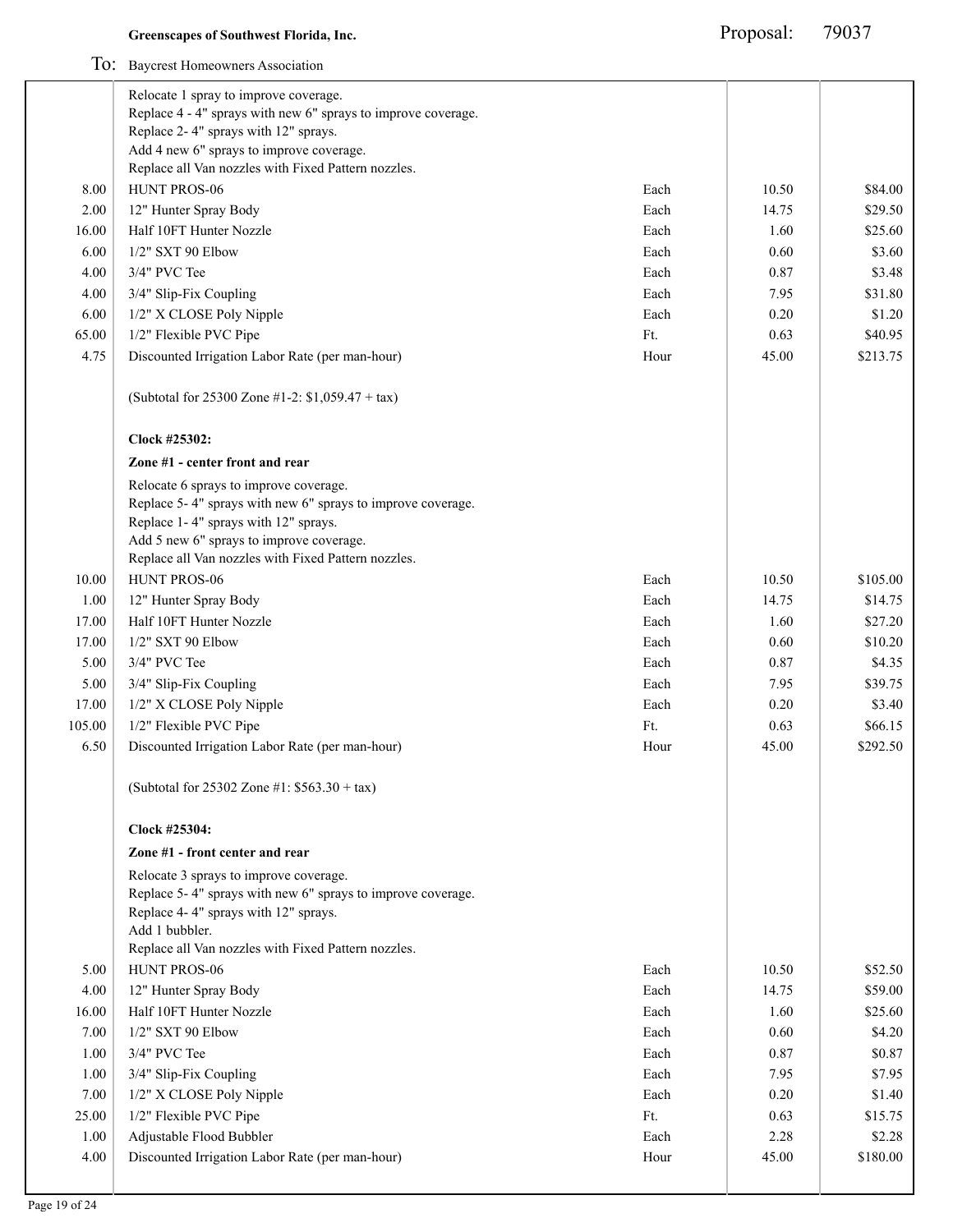|       | (Subtotal for 25304 Zone #1: $$349.55 + tax$ )                                                                                                                                                                                                    |      |       |          |
|-------|---------------------------------------------------------------------------------------------------------------------------------------------------------------------------------------------------------------------------------------------------|------|-------|----------|
|       | Clock #25306:                                                                                                                                                                                                                                     |      |       |          |
|       | Zone #1 - left front and side                                                                                                                                                                                                                     |      |       |          |
|       | Relocate 7 sprays to improve coverage.<br>Replace 7-4" sprays with new 6" sprays to improve coverage.<br>Add 4 new 6" sprays to improve coverage.                                                                                                 |      |       |          |
|       | Replace all Van nozzles with Fixed Pattern nozzles.                                                                                                                                                                                               |      |       |          |
| 11.00 | HUNT PROS-06                                                                                                                                                                                                                                      | Each | 10.50 | \$115.50 |
| 18.00 | Half 10FT Hunter Nozzle                                                                                                                                                                                                                           | Each | 1.60  | \$28.80  |
| 18.00 | 1/2" SXT 90 Elbow                                                                                                                                                                                                                                 | Each | 0.60  | \$10.80  |
| 4.00  | 3/4" PVC Tee                                                                                                                                                                                                                                      | Each | 0.87  | \$3.48   |
| 4.00  | 3/4" Slip-Fix Coupling                                                                                                                                                                                                                            | Each | 7.95  | \$31.80  |
| 18.00 | 1/2" X CLOSE Poly Nipple                                                                                                                                                                                                                          | Each | 0.20  | \$3.60   |
| 95.00 | 1/2" Flexible PVC Pipe                                                                                                                                                                                                                            | Ft.  | 0.63  | \$59.85  |
| 7.00  | Discounted Irrigation Labor Rate (per man-hour)                                                                                                                                                                                                   | Hour | 45.00 | \$315.00 |
|       | Zone #2 - left side and rear                                                                                                                                                                                                                      |      |       |          |
|       | Relocate 8 sprays to improve coverage.<br>Replace 11-4" sprays with new 6" sprays to improve coverage.<br>Replace 2-4" sprays with 12" sprays.<br>Add 4 new 6" sprays to improve coverage.<br>Replace all Van nozzles with Fixed Pattern nozzles. |      |       |          |
| 15.00 | HUNT PROS-06                                                                                                                                                                                                                                      | Each | 10.50 | \$157.50 |
| 2.00  | 12" Hunter Spray Body                                                                                                                                                                                                                             | Each | 14.75 | \$29.50  |
| 18.00 | Half 10FT Hunter Nozzle                                                                                                                                                                                                                           | Each | 1.60  | \$28.80  |
| 10.00 | 1/2" SXT 90 Elbow                                                                                                                                                                                                                                 | Each | 0.60  | \$6.00   |
| 4.00  | 3/4" PVC Tee                                                                                                                                                                                                                                      | Each | 0.87  | \$3.48   |
| 4.00  | 3/4" Slip-Fix Coupling                                                                                                                                                                                                                            | Each | 7.95  | \$31.80  |
| 10.00 | 1/2" X CLOSE Poly Nipple                                                                                                                                                                                                                          | Each | 0.20  | \$2.00   |
| 75.00 | 1/2" Flexible PVC Pipe                                                                                                                                                                                                                            | Ft.  | 0.63  | \$47.25  |
| 6.00  | Discounted Irrigation Labor Rate (per man-hour)                                                                                                                                                                                                   | Hour | 45.00 | \$270.00 |
|       | (Subtotal for 25306 Zone #1-2: $$1,145.16 + tax$ )                                                                                                                                                                                                |      |       |          |
|       | Clock #25310:                                                                                                                                                                                                                                     |      |       |          |
|       | Zone #1 - right front and side                                                                                                                                                                                                                    |      |       |          |
|       | Relocate 6 sprays to improve coverage.<br>Replace 3-4" sprays with new 6" sprays to improve coverage.<br>Replace 3-4" sprays with 12" sprays.<br>Add 3 new 6" sprays to improve coverage.<br>Replace all Van nozzles with Fixed Pattern nozzles.  |      |       |          |
| 6.00  | HUNT PROS-06                                                                                                                                                                                                                                      | Each | 10.50 | \$63.00  |
| 3.00  | 12" Hunter Spray Body                                                                                                                                                                                                                             | Each | 14.75 | \$44.25  |
| 18.00 | Half 10FT Hunter Nozzle                                                                                                                                                                                                                           | Each | 1.60  | \$28.80  |
| 15.00 | 1/2" SXT 90 Elbow                                                                                                                                                                                                                                 | Each | 0.60  | \$9.00   |
| 3.00  | 3/4" PVC Tee                                                                                                                                                                                                                                      | Each | 0.87  | \$2.61   |
| 3.00  | 3/4" Slip-Fix Coupling                                                                                                                                                                                                                            | Each | 7.95  | \$23.85  |
| 15.00 | 1/2" X CLOSE Poly Nipple                                                                                                                                                                                                                          | Each | 0.20  | \$3.00   |
| 75.00 | 1/2" Flexible PVC Pipe                                                                                                                                                                                                                            | Ft.  | 0.63  | \$47.25  |
| 6.00  | Discounted Irrigation Labor Rate (per man-hour)                                                                                                                                                                                                   | Hour | 45.00 | \$270.00 |
|       | Zone #2 - right side and rear                                                                                                                                                                                                                     |      |       |          |
|       | Relocate 2 rotors to improve coverage.<br>Add 3 new rotors to improve coverage.                                                                                                                                                                   |      |       |          |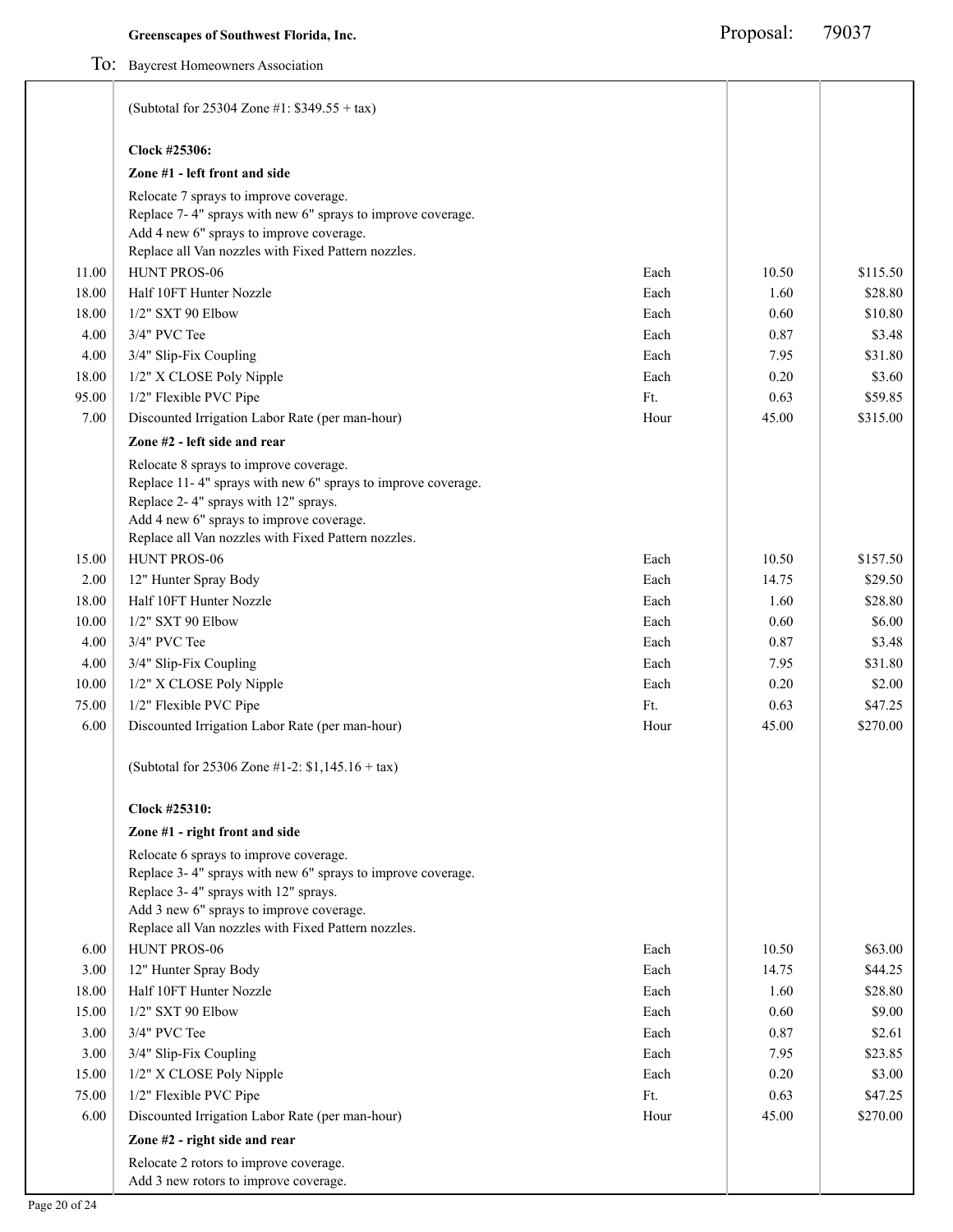Proposal: 79037

| Each<br>3.00<br>4" Hunter Adjustable Arc Rotor<br>21.95<br>3/4" SXT 90 Elbow<br>Each<br>0.70<br>7.00<br>3.00<br>3/4" PVC Tee<br>Each<br>0.87<br>7.00<br>3/4" Slip-Fix Coupling<br>Each<br>7.95<br>7.00<br>3/4" X CLOSE Poly Nipple<br>Each<br>0.33<br>Ft.<br>130.00<br>1/2" Flexible PVC Pipe<br>0.63<br>3.00<br>Discounted Irrigation Labor Rate (per man-hour)<br>Hour<br>45.00<br>(Subtotal for 25310 Zone #1-2: \$839.98 + tax)<br>Clock #25312:<br>Zone #1 - left front and side<br>Relocate 6 sprays to improve coverage.<br>Replace 4-4" sprays with new 6" sprays to improve coverage.<br>Add 7 new 6" sprays to improve coverage.<br>Replace all Van nozzles with Fixed Pattern nozzles.<br>HUNT PROS-06<br>Each<br>11.00<br>10.50<br>20.00<br>Half 10FT Hunter Nozzle<br>Each<br>1.60<br>19.00<br>1/2" SXT 90 Elbow<br>Each<br>0.60<br>3/4" PVC Tee<br>7.00<br>Each<br>0.87<br>7.00<br>3/4" Slip-Fix Coupling<br>Each<br>7.95<br>19.00<br>1/2" X CLOSE Poly Nipple<br>Each<br>0.20<br>135.00<br>1/2" Flexible PVC Pipe<br>Ft.<br>0.63 | \$65.85<br>\$4.90<br>\$2.61<br>\$55.65<br>\$2.31<br>\$81.90<br>\$135.00<br>\$115.50<br>\$32.00<br>\$11.40<br>\$6.09<br>\$55.65<br>\$3.80 |
|-------------------------------------------------------------------------------------------------------------------------------------------------------------------------------------------------------------------------------------------------------------------------------------------------------------------------------------------------------------------------------------------------------------------------------------------------------------------------------------------------------------------------------------------------------------------------------------------------------------------------------------------------------------------------------------------------------------------------------------------------------------------------------------------------------------------------------------------------------------------------------------------------------------------------------------------------------------------------------------------------------------------------------------------------|------------------------------------------------------------------------------------------------------------------------------------------|
|                                                                                                                                                                                                                                                                                                                                                                                                                                                                                                                                                                                                                                                                                                                                                                                                                                                                                                                                                                                                                                                 |                                                                                                                                          |
|                                                                                                                                                                                                                                                                                                                                                                                                                                                                                                                                                                                                                                                                                                                                                                                                                                                                                                                                                                                                                                                 |                                                                                                                                          |
|                                                                                                                                                                                                                                                                                                                                                                                                                                                                                                                                                                                                                                                                                                                                                                                                                                                                                                                                                                                                                                                 |                                                                                                                                          |
|                                                                                                                                                                                                                                                                                                                                                                                                                                                                                                                                                                                                                                                                                                                                                                                                                                                                                                                                                                                                                                                 |                                                                                                                                          |
|                                                                                                                                                                                                                                                                                                                                                                                                                                                                                                                                                                                                                                                                                                                                                                                                                                                                                                                                                                                                                                                 |                                                                                                                                          |
|                                                                                                                                                                                                                                                                                                                                                                                                                                                                                                                                                                                                                                                                                                                                                                                                                                                                                                                                                                                                                                                 |                                                                                                                                          |
|                                                                                                                                                                                                                                                                                                                                                                                                                                                                                                                                                                                                                                                                                                                                                                                                                                                                                                                                                                                                                                                 |                                                                                                                                          |
|                                                                                                                                                                                                                                                                                                                                                                                                                                                                                                                                                                                                                                                                                                                                                                                                                                                                                                                                                                                                                                                 |                                                                                                                                          |
|                                                                                                                                                                                                                                                                                                                                                                                                                                                                                                                                                                                                                                                                                                                                                                                                                                                                                                                                                                                                                                                 |                                                                                                                                          |
|                                                                                                                                                                                                                                                                                                                                                                                                                                                                                                                                                                                                                                                                                                                                                                                                                                                                                                                                                                                                                                                 |                                                                                                                                          |
|                                                                                                                                                                                                                                                                                                                                                                                                                                                                                                                                                                                                                                                                                                                                                                                                                                                                                                                                                                                                                                                 |                                                                                                                                          |
|                                                                                                                                                                                                                                                                                                                                                                                                                                                                                                                                                                                                                                                                                                                                                                                                                                                                                                                                                                                                                                                 |                                                                                                                                          |
|                                                                                                                                                                                                                                                                                                                                                                                                                                                                                                                                                                                                                                                                                                                                                                                                                                                                                                                                                                                                                                                 |                                                                                                                                          |
|                                                                                                                                                                                                                                                                                                                                                                                                                                                                                                                                                                                                                                                                                                                                                                                                                                                                                                                                                                                                                                                 |                                                                                                                                          |
|                                                                                                                                                                                                                                                                                                                                                                                                                                                                                                                                                                                                                                                                                                                                                                                                                                                                                                                                                                                                                                                 |                                                                                                                                          |
|                                                                                                                                                                                                                                                                                                                                                                                                                                                                                                                                                                                                                                                                                                                                                                                                                                                                                                                                                                                                                                                 |                                                                                                                                          |
|                                                                                                                                                                                                                                                                                                                                                                                                                                                                                                                                                                                                                                                                                                                                                                                                                                                                                                                                                                                                                                                 |                                                                                                                                          |
|                                                                                                                                                                                                                                                                                                                                                                                                                                                                                                                                                                                                                                                                                                                                                                                                                                                                                                                                                                                                                                                 | \$85.05                                                                                                                                  |
| 6.25<br>Discounted Irrigation Labor Rate (per man-hour)<br>Hour<br>45.00                                                                                                                                                                                                                                                                                                                                                                                                                                                                                                                                                                                                                                                                                                                                                                                                                                                                                                                                                                        | \$281.25                                                                                                                                 |
| Zone #2 - left side and rear                                                                                                                                                                                                                                                                                                                                                                                                                                                                                                                                                                                                                                                                                                                                                                                                                                                                                                                                                                                                                    |                                                                                                                                          |
| Replace 3 rotors.<br>Relocate 1 rotor.<br>Add 1 new rotor.                                                                                                                                                                                                                                                                                                                                                                                                                                                                                                                                                                                                                                                                                                                                                                                                                                                                                                                                                                                      |                                                                                                                                          |
| 4" Hunter Adjustable Arc Rotor<br>Each<br>21.95<br>4.00                                                                                                                                                                                                                                                                                                                                                                                                                                                                                                                                                                                                                                                                                                                                                                                                                                                                                                                                                                                         | \$87.80                                                                                                                                  |
| 3.00<br>3/4" SXT 90 Elbow<br>Each<br>0.70                                                                                                                                                                                                                                                                                                                                                                                                                                                                                                                                                                                                                                                                                                                                                                                                                                                                                                                                                                                                       | \$2.10                                                                                                                                   |
| 3/4" PVC Tee<br>Each<br>0.87<br>1.00                                                                                                                                                                                                                                                                                                                                                                                                                                                                                                                                                                                                                                                                                                                                                                                                                                                                                                                                                                                                            | \$0.87                                                                                                                                   |
| 1.00<br>3/4" Slip-Fix Coupling<br>Each<br>7.95                                                                                                                                                                                                                                                                                                                                                                                                                                                                                                                                                                                                                                                                                                                                                                                                                                                                                                                                                                                                  | \$7.95                                                                                                                                   |
| 3.00<br>3/4" X CLOSE Poly Nipple<br>Each<br>0.33                                                                                                                                                                                                                                                                                                                                                                                                                                                                                                                                                                                                                                                                                                                                                                                                                                                                                                                                                                                                | \$0.99                                                                                                                                   |
| 50.00<br>3/4" Flexible PVC Pipe<br>Ft.<br>1.50                                                                                                                                                                                                                                                                                                                                                                                                                                                                                                                                                                                                                                                                                                                                                                                                                                                                                                                                                                                                  | \$75.00                                                                                                                                  |
| Discounted Irrigation Labor Rate (per man-hour)<br>2.00<br>Hour<br>45.00                                                                                                                                                                                                                                                                                                                                                                                                                                                                                                                                                                                                                                                                                                                                                                                                                                                                                                                                                                        | \$90.00                                                                                                                                  |
| (Subtotal for 25312 Zone #1-2: \$855.45 + tax)                                                                                                                                                                                                                                                                                                                                                                                                                                                                                                                                                                                                                                                                                                                                                                                                                                                                                                                                                                                                  |                                                                                                                                          |
| Clock #25241:                                                                                                                                                                                                                                                                                                                                                                                                                                                                                                                                                                                                                                                                                                                                                                                                                                                                                                                                                                                                                                   |                                                                                                                                          |
| Zone #1 - left side and by lanai                                                                                                                                                                                                                                                                                                                                                                                                                                                                                                                                                                                                                                                                                                                                                                                                                                                                                                                                                                                                                |                                                                                                                                          |
| Relocate 3 sprays to improve coverage.<br>Replace 7-4" sprays with new 6" sprays to improve coverage.<br>Replace 2-4" sprays with 12" sprays.<br>Add 4 new 6" sprays to improve coverage.<br>Replace all Van nozzles with Fixed Pattern nozzles.                                                                                                                                                                                                                                                                                                                                                                                                                                                                                                                                                                                                                                                                                                                                                                                                |                                                                                                                                          |
| HUNT PROS-06<br>11.00<br>Each<br>10.50                                                                                                                                                                                                                                                                                                                                                                                                                                                                                                                                                                                                                                                                                                                                                                                                                                                                                                                                                                                                          | \$115.50                                                                                                                                 |
| 2.00<br>12" Hunter Spray Body<br>Each<br>14.75                                                                                                                                                                                                                                                                                                                                                                                                                                                                                                                                                                                                                                                                                                                                                                                                                                                                                                                                                                                                  | \$29.50                                                                                                                                  |
| Half 10FT Hunter Nozzle<br>22.00<br>Each<br>1.60                                                                                                                                                                                                                                                                                                                                                                                                                                                                                                                                                                                                                                                                                                                                                                                                                                                                                                                                                                                                | \$35.20                                                                                                                                  |
| 10.00<br>1/2" SXT 90 Elbow<br>Each<br>0.60                                                                                                                                                                                                                                                                                                                                                                                                                                                                                                                                                                                                                                                                                                                                                                                                                                                                                                                                                                                                      | \$6.00                                                                                                                                   |
| 4.00<br>3/4" PVC Tee<br>Each<br>0.87                                                                                                                                                                                                                                                                                                                                                                                                                                                                                                                                                                                                                                                                                                                                                                                                                                                                                                                                                                                                            | \$3.48                                                                                                                                   |
| 4.00<br>3/4" Slip-Fix Coupling<br>Each<br>7.95                                                                                                                                                                                                                                                                                                                                                                                                                                                                                                                                                                                                                                                                                                                                                                                                                                                                                                                                                                                                  | \$31.80                                                                                                                                  |
| 1/2" X CLOSE Poly Nipple<br>10.00<br>Each<br>0.20                                                                                                                                                                                                                                                                                                                                                                                                                                                                                                                                                                                                                                                                                                                                                                                                                                                                                                                                                                                               | \$2.00                                                                                                                                   |
| 1/2" Flexible PVC Pipe<br>75.00<br>Ft.<br>0.63                                                                                                                                                                                                                                                                                                                                                                                                                                                                                                                                                                                                                                                                                                                                                                                                                                                                                                                                                                                                  | \$47.25                                                                                                                                  |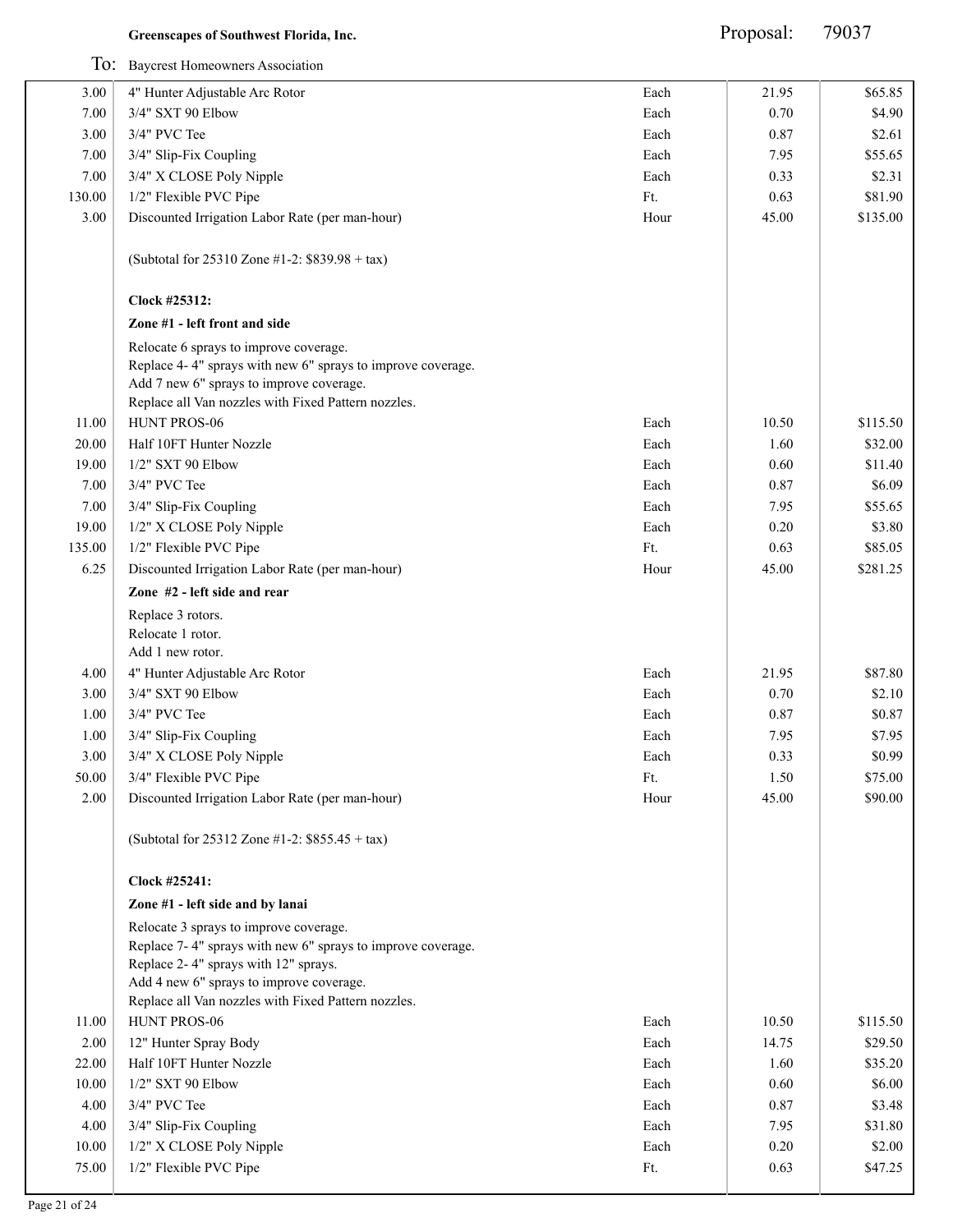|       | To: Baycrest Homeowners Association                                                                     |      |       |          |
|-------|---------------------------------------------------------------------------------------------------------|------|-------|----------|
| 6.25  | Discounted Irrigation Labor Rate (per man-hour)                                                         | Hour | 45.00 | \$281.25 |
|       | Zone #2 - right side and along drive                                                                    |      |       |          |
|       | Relocate 6 sprays to improve coverage.                                                                  |      |       |          |
|       | Replace 7-4" sprays with new 6" sprays to improve coverage.                                             |      |       |          |
|       | Replace 2-4" sprays with 12" sprays.                                                                    |      |       |          |
|       | Add 4 new 6" sprays to improve coverage.                                                                |      |       |          |
|       | Replace all Van nozzles with Fixed Pattern nozzles.                                                     |      |       |          |
| 11.00 | HUNT PROS-06                                                                                            | Each | 10.50 | \$115.50 |
| 2.00  | 12" Hunter Spray Body                                                                                   | Each | 14.75 | \$29.50  |
| 25.00 | Half 10FT Hunter Nozzle                                                                                 | Each | 1.60  | \$40.00  |
| 16.00 | 1/2" SXT 90 Elbow                                                                                       | Each | 0.60  | \$9.60   |
| 4.00  | 3/4" PVC Tee                                                                                            | Each | 0.87  | \$3.48   |
| 4.00  | 3/4" Slip-Fix Coupling                                                                                  | Each | 7.95  | \$31.80  |
| 16.00 | 1/2" X CLOSE Poly Nipple                                                                                | Each | 0.20  | \$3.20   |
| 90.00 | 1/2" Flexible PVC Pipe                                                                                  | Ft.  | 0.63  | \$56.70  |
| 7.25  | Discounted Irrigation Labor Rate (per man-hour)                                                         | Hour | 45.00 | \$326.25 |
|       | (Subtotal for 25241 Zone #1-2: $$1,168.01 + tax$ )                                                      |      |       |          |
|       | Clock #25251:                                                                                           |      |       |          |
|       | Zone #1 - right front and rear                                                                          |      |       |          |
|       | Relocate 5 sprays to improve coverage.                                                                  |      |       |          |
|       | Replace 4-4" sprays with new 6" sprays to improve coverage.                                             |      |       |          |
|       | Add 1 new 6" sprays to improve coverage.<br>Replace all Van nozzles with Fixed Pattern nozzles.         |      |       |          |
| 5.00  | HUNT PROS-06                                                                                            | Each | 10.50 | \$52.50  |
| 22.00 | Half 10FT Hunter Nozzle                                                                                 | Each | 1.60  | \$35.20  |
| 11.00 | 1/2" SXT 90 Elbow                                                                                       | Each | 0.60  | \$6.60   |
| 1.00  | 3/4" PVC Tee                                                                                            | Each | 0.87  | \$0.87   |
| 1.00  | 3/4" Slip-Fix Coupling                                                                                  | Each | 7.95  | \$7.95   |
| 11.00 | 1/2" X CLOSE Poly Nipple                                                                                | Each | 0.20  | \$2.20   |
| 40.00 | 1/2" Flexible PVC Pipe                                                                                  | Ft.  | 0.63  | \$25.20  |
| 4.50  |                                                                                                         | Hour | 45.00 | \$202.50 |
|       | Discounted Irrigation Labor Rate (per man-hour)                                                         |      |       |          |
|       | Zone #2 - left front and side                                                                           |      |       |          |
|       | Relocate 2 sprays to improve coverage.                                                                  |      |       |          |
|       | Replace 3-4" sprays with new 6" sprays to improve coverage.<br>Add 2 new 6" sprays to improve coverage. |      |       |          |
|       | Replace all Van nozzles with Fixed Pattern nozzles.                                                     |      |       |          |
| 5.00  | HUNT PROS-06                                                                                            | Each | 10.50 | \$52.50  |
| 20.00 | Half 10FT Hunter Nozzle                                                                                 | Each | 1.60  | \$32.00  |
| 6.00  | 1/2" SXT 90 Elbow                                                                                       | Each | 0.60  | \$3.60   |
| 2.00  | 3/4" PVC Tee                                                                                            | Each | 0.87  | \$1.74   |
| 2.00  | 3/4" Slip-Fix Coupling                                                                                  | Each | 7.95  | \$15.90  |
| 6.00  | 1/2" X CLOSE Poly Nipple                                                                                | Each | 0.20  | \$1.20   |
| 40.00 | 1/2" Flexible PVC Pipe                                                                                  | Ft.  | 0.63  | \$25.20  |
| 3.50  | Discounted Irrigation Labor Rate (per man-hour)                                                         | Hour | 45.00 | \$157.50 |
|       | Zone #3 - front left and along drive                                                                    |      |       |          |
|       | Relocate 2 sprays to improve coverage.                                                                  |      |       |          |
|       | Replace 3-4" sprays with new 6" sprays to improve coverage.                                             |      |       |          |
|       | Add 2 new 6" sprays to improve coverage.                                                                |      |       |          |
|       | Replace all Van nozzles with Fixed Pattern nozzles.                                                     |      |       |          |
| 5.00  | HUNT PROS-06                                                                                            | Each | 10.50 | \$52.50  |
| 20.00 | Half 10FT Hunter Nozzle                                                                                 | Each | 1.60  | \$32.00  |
| 6.00  | 1/2" SXT 90 Elbow                                                                                       | Each | 0.60  | \$3.60   |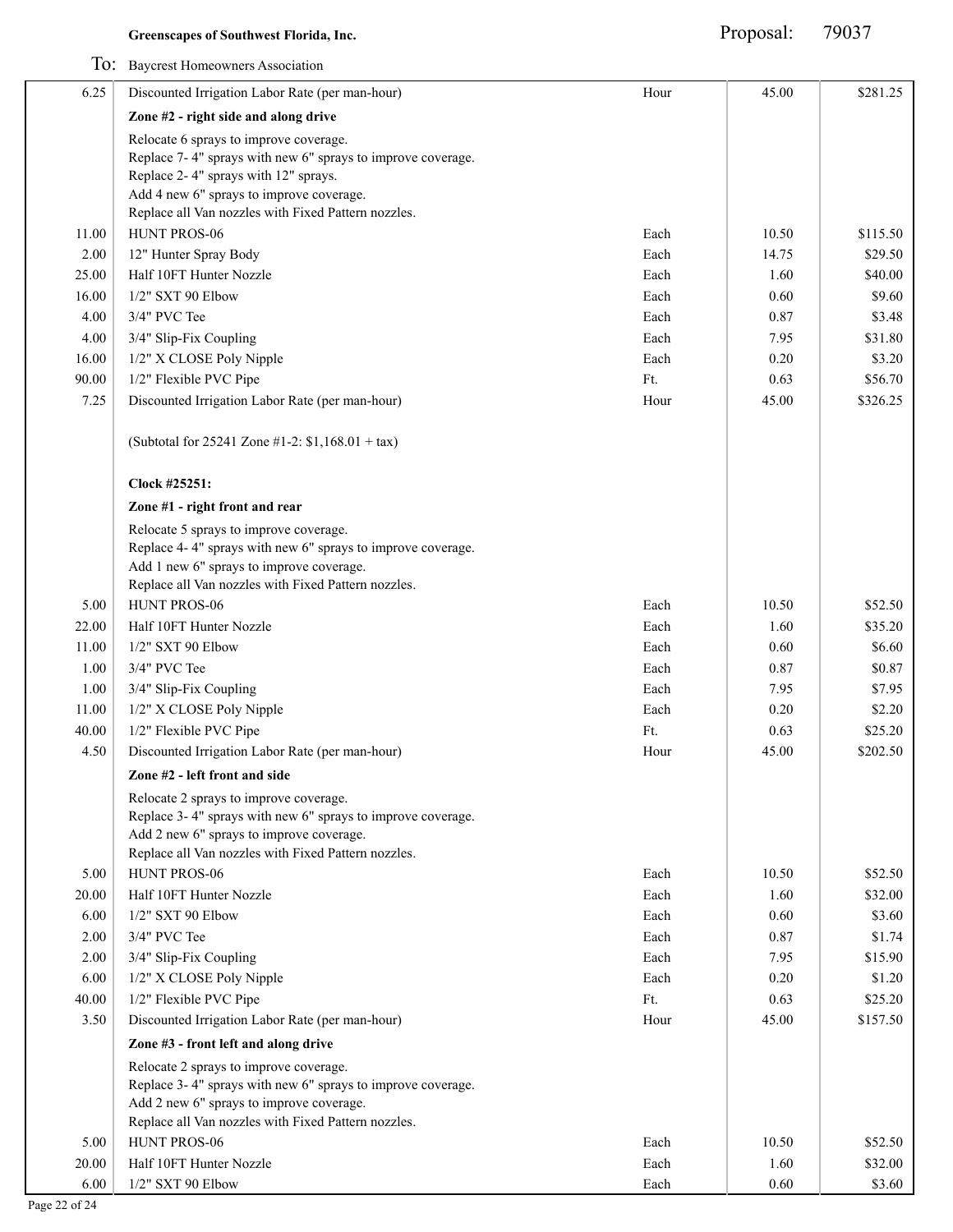Proposal: 79037

|                | To: Baycrest Homeowners Association                                                                                                                                                                      |      |          |          |
|----------------|----------------------------------------------------------------------------------------------------------------------------------------------------------------------------------------------------------|------|----------|----------|
| 2.00           | 3/4" PVC Tee                                                                                                                                                                                             | Each | 0.87     | \$1.74   |
| 2.00           | 3/4" Slip-Fix Coupling                                                                                                                                                                                   | Each | 7.95     | \$15.90  |
| 6.00           | 1/2" X CLOSE Poly Nipple                                                                                                                                                                                 | Each | 0.20     | \$1.20   |
| 40.00          | 1/2" Flexible PVC Pipe                                                                                                                                                                                   | Ft.  | 0.63     | \$25.20  |
| 3.50           | Discounted Irrigation Labor Rate (per man-hour)                                                                                                                                                          | Hour | 45.00    | \$157.50 |
|                | (Subtotal for 25251 Zone #1-3: $$912.30 + tax$ )                                                                                                                                                         |      |          |          |
|                | Clock #25257:                                                                                                                                                                                            |      |          |          |
|                | Zone #1 - right front and side                                                                                                                                                                           |      |          |          |
|                | Relocate 8 sprays to improve coverage.<br>Replace 6-4" sprays with new 6" sprays to improve coverage.<br>Add 4 new 6" sprays to improve coverage.<br>Replace all Van nozzles with Fixed Pattern nozzles. |      |          |          |
| 10.00          | HUNT PROS-06                                                                                                                                                                                             | Each | 10.50    | \$105.00 |
| 18.00          | Half 10FT Hunter Nozzle                                                                                                                                                                                  | Each | 1.60     | \$28.80  |
| 20.00          | 1/2" SXT 90 Elbow                                                                                                                                                                                        | Each | 0.60     | \$12.00  |
| 4.00           | 3/4" PVC Tee                                                                                                                                                                                             | Each | 0.87     | \$3.48   |
| 4.00           | 3/4" Slip-Fix Coupling                                                                                                                                                                                   | Each | 7.95     | \$31.80  |
| 20.00          | 1/2" X CLOSE Poly Nipple                                                                                                                                                                                 | Each | 0.20     | \$4.00   |
| 100.00         | 1/2" Flexible PVC Pipe                                                                                                                                                                                   | Ft.  | 0.63     | \$63.00  |
| 7.50           | Discounted Irrigation Labor Rate (per man-hour)                                                                                                                                                          | Hour | 45.00    | \$337.50 |
|                | Zone #2 - left side and rear                                                                                                                                                                             |      |          |          |
|                | Relocate 2 sprays to improve coverage.<br>Replace 3-4" sprays with new 6" sprays to improve coverage.<br>Add 2 new 6" sprays to improve coverage.<br>Replace all Van nozzles with Fixed Pattern nozzles. |      |          |          |
| 5.00           | HUNT PROS-06                                                                                                                                                                                             | Each | 10.50    | \$52.50  |
| 18.00          | Half 10FT Hunter Nozzle                                                                                                                                                                                  | Each | 1.60     | \$28.80  |
| 6.00           | 1/2" SXT 90 Elbow                                                                                                                                                                                        | Each | 0.60     | \$3.60   |
| 2.00           | 3/4" PVC Tee                                                                                                                                                                                             | Each | 0.87     | \$1.74   |
| 2.00           | 3/4" Slip-Fix Coupling                                                                                                                                                                                   | Each | 7.95     | \$15.90  |
| 6.00           | 1/2" X CLOSE Poly Nipple                                                                                                                                                                                 | Each | $0.20\,$ | \$1.20   |
| 40.00          | 1/2" Flexible PVC Pipe                                                                                                                                                                                   | Ft.  | 0.63     | \$25.20  |
| 3.50           | Discounted Irrigation Labor Rate (per man-hour)                                                                                                                                                          | Hour | 45.00    | \$157.50 |
|                | Zone #3 - rear yard                                                                                                                                                                                      |      |          |          |
|                | Relocate 7 sprays to improve coverage.<br>Replace 5-4" sprays with new 6" sprays to improve coverage.<br>Add 5 new 6" sprays to improve coverage.<br>Replace all Van nozzles with Fixed Pattern nozzles. |      |          |          |
| 10.00          | HUNT PROS-06                                                                                                                                                                                             | Each | 10.50    | \$105.00 |
| 21.00          | Half 10FT Hunter Nozzle                                                                                                                                                                                  | Each | 1.60     | \$33.60  |
| 19.00          | 1/2" SXT 90 Elbow                                                                                                                                                                                        | Each | 0.60     | \$11.40  |
| 5.00           | 3/4" PVC Tee                                                                                                                                                                                             | Each | 0.87     | \$4.35   |
| 5.00           | 3/4" Slip-Fix Coupling                                                                                                                                                                                   | Each | 7.95     | \$39.75  |
| 19.00          | 1/2" X CLOSE Poly Nipple                                                                                                                                                                                 | Each | 0.20     | \$3.80   |
|                | 1/2" Flexible PVC Pipe                                                                                                                                                                                   | Ft.  | 0.63     | \$69.30  |
| 110.00<br>7.25 | Discounted Irrigation Labor Rate (per man-hour)                                                                                                                                                          | Hour | 45.00    | \$326.25 |